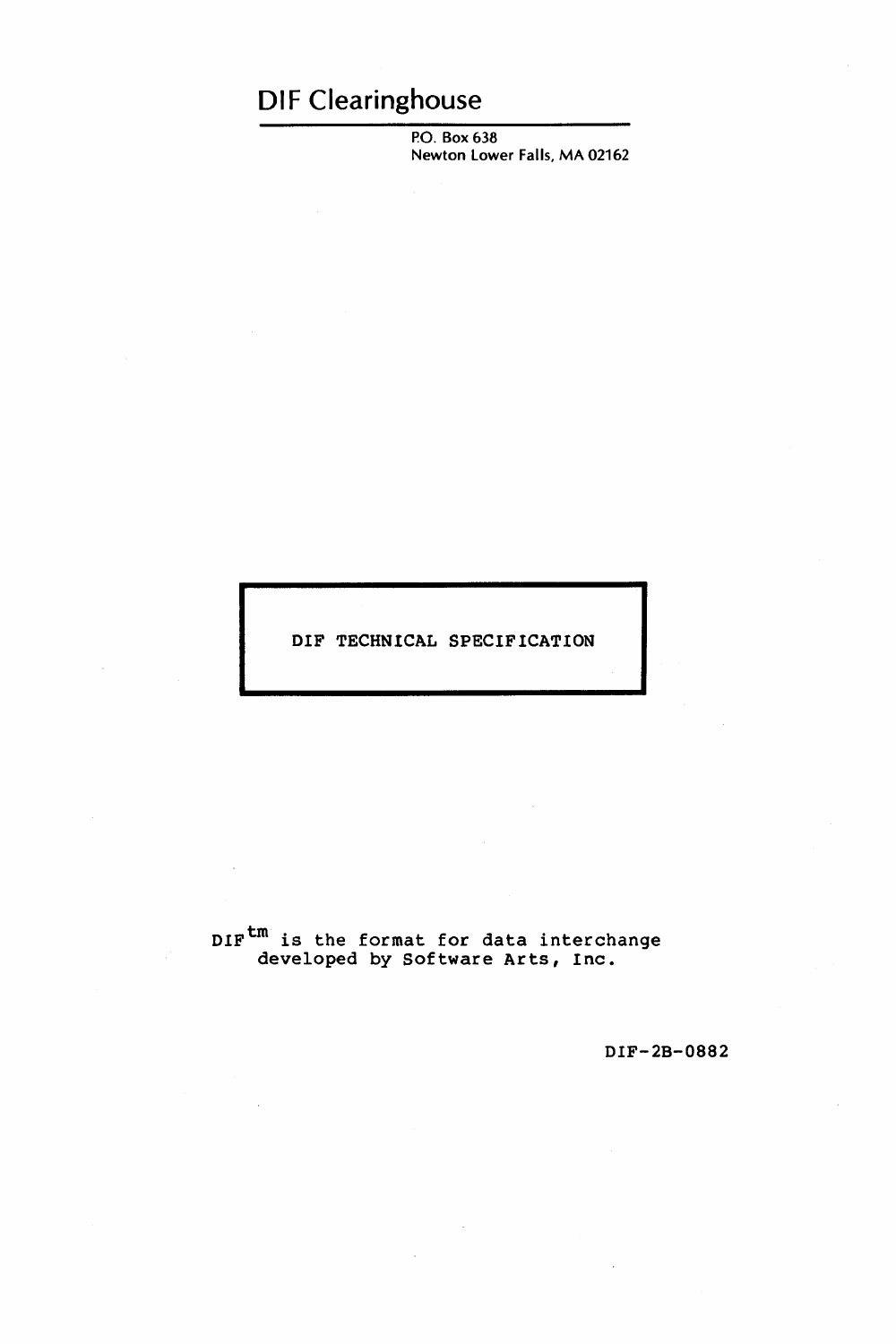#### @ Copyr ight 1981 by Software Arts, Inc. All rights reserved.

DIF is a trademark of Software Arts, Inc.

#### Limited License to Copy:

This Technical Specification is intended for the use of the original purchaser only. The original· purchaser is hereby licensed to copy it for his own use, provided that this notice, together with the copyright, trademark and warranty notices, are reproduced on each such copy. Copying of this document in any form for purposes of resale, license or distribution is prohibited.

No Warranty:

This document is being published to enhance the usefulness of This document is being published to enhance the userulness of<br>DIF, a format for data interchange, as used by the VisiCalc  $\circledR$ and other programs.

NEITHER SOFTWARE ARTS, INC. NOR THE DIF CLEARINGHOUSE MAKES ANY WARRANTY, EXPRESS OR IMPLIED, WITH RESPECT TO THE QUALITY,<br>ACCURACY OR FREEDOM FROM ERRORS OF THE DIF FORMAT OR OTHER ACCURACY OR FREEDOM FROM ERRORS OF CONTENTS OF THIS DOCUMENT, INCLUDING, WITHOUT LIMITATION, ANY IMPLIED WARRANTIES OF MERCHANTABILITY OR OF FITNESS FOR A PARTICULAR PURPOSE, AND SOFTWARE ARTS, INC. SPECIFICALLY DISCLAIMS ALL LIABILITY FOR DAMAGES RESULTING FROM THE USE OF SUCH FORMAT OR OTHER CONTENTS.

VisiCalc is a registered trademark of VisiCorp.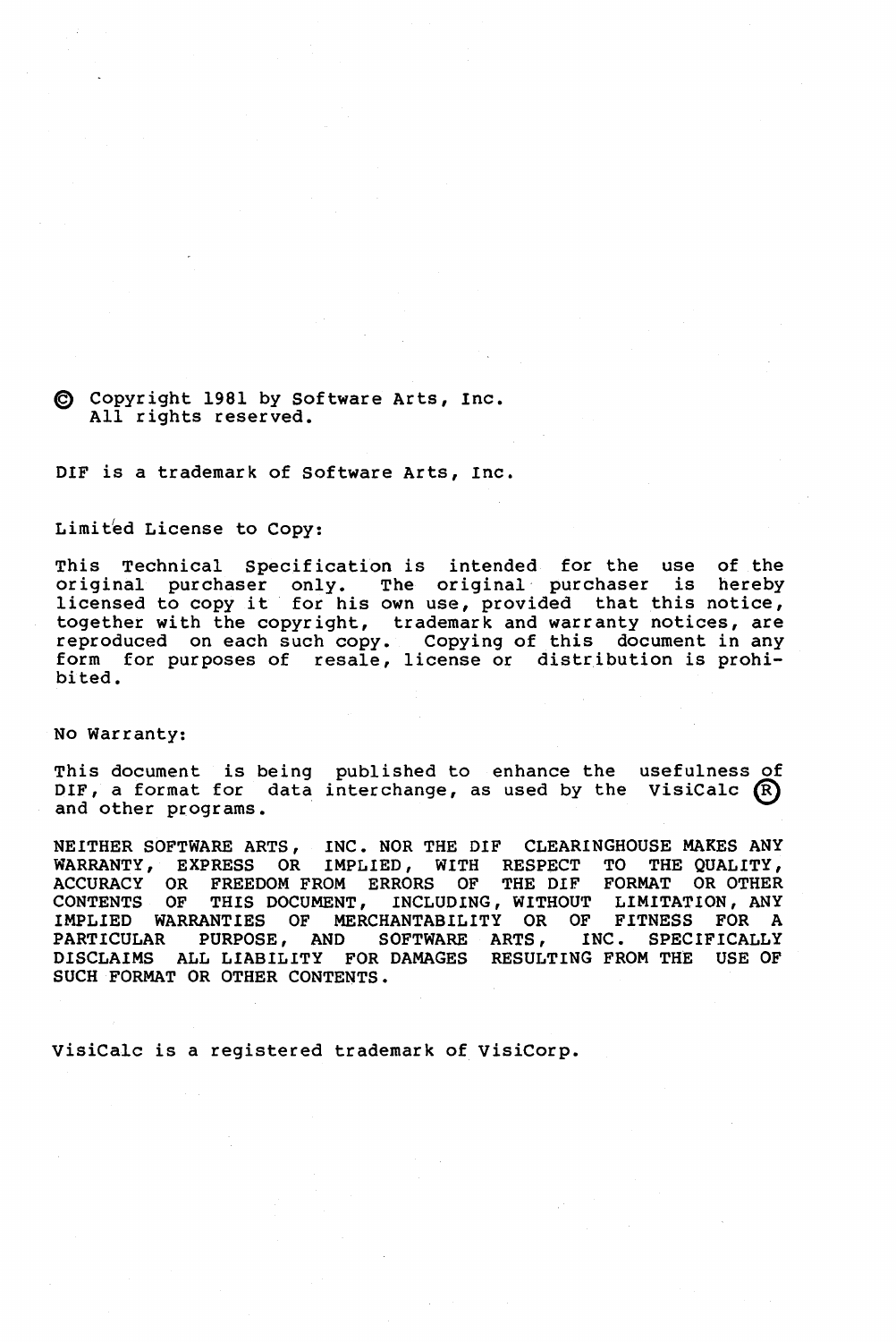#### 1. Introduction

This document is the technical specification of DIF, the data interchange format developed by Software Arts, Inc. It is a reference document and. not a tutorial. It includes a description of the DIF file organization and structure, required items, and optional standard items. It also explains the use of the optional standard items by specific applications. Appendix A is an example of a DIF data file.

Programs should use defined standard items when possible. The DIF Clearinghouse will update this document to describe new items as they are defined and record their use in specific programs. Programmers developing new software that incorporates new<br>optional items should inform the Clearinghouse fully about them so that they can be standardized for common use by any program supporting the DIF format.

Programmers should remember that the program reading the data can be extremely simple. The program writing the data must handle it in such a way that it can be read by any program supporting DIF.

Within this text, upper case characters are actual values to be entered as shown and lower case characters name the value to be entered to a field. It is assumed that the ASCII character set is being used. See the section on Definitions for a discussion of character sets.

#### 2. Constraints of the Format

The DIF format was designed for ease of use, and, for the sake of simplicity, certain constraints have been imposed on the format. Because DIF is not intended to be a universal representation for all data, one of these constraints is the representation of data in tables with rows of equal length and columns of equal length. A second constraint is that, because many users program in BASIC, the files must be compatible with BASIC programs. Programs end files made be computible with bible programs. It of the written in another language, such as Pascal, can use a set of written in another ranguage, sach as r<br>subroutines to read and write DIF files.

Below is a list of specific constraints on a DIF file.

- 1. Because some BASICs have only primitive facilities for reading and writing strings, the convention of keeping numbers and strings on separate lines has been adopted.
- 2. Two items, VECTORS and TUPLES, are required to support systems that require preallocation of space.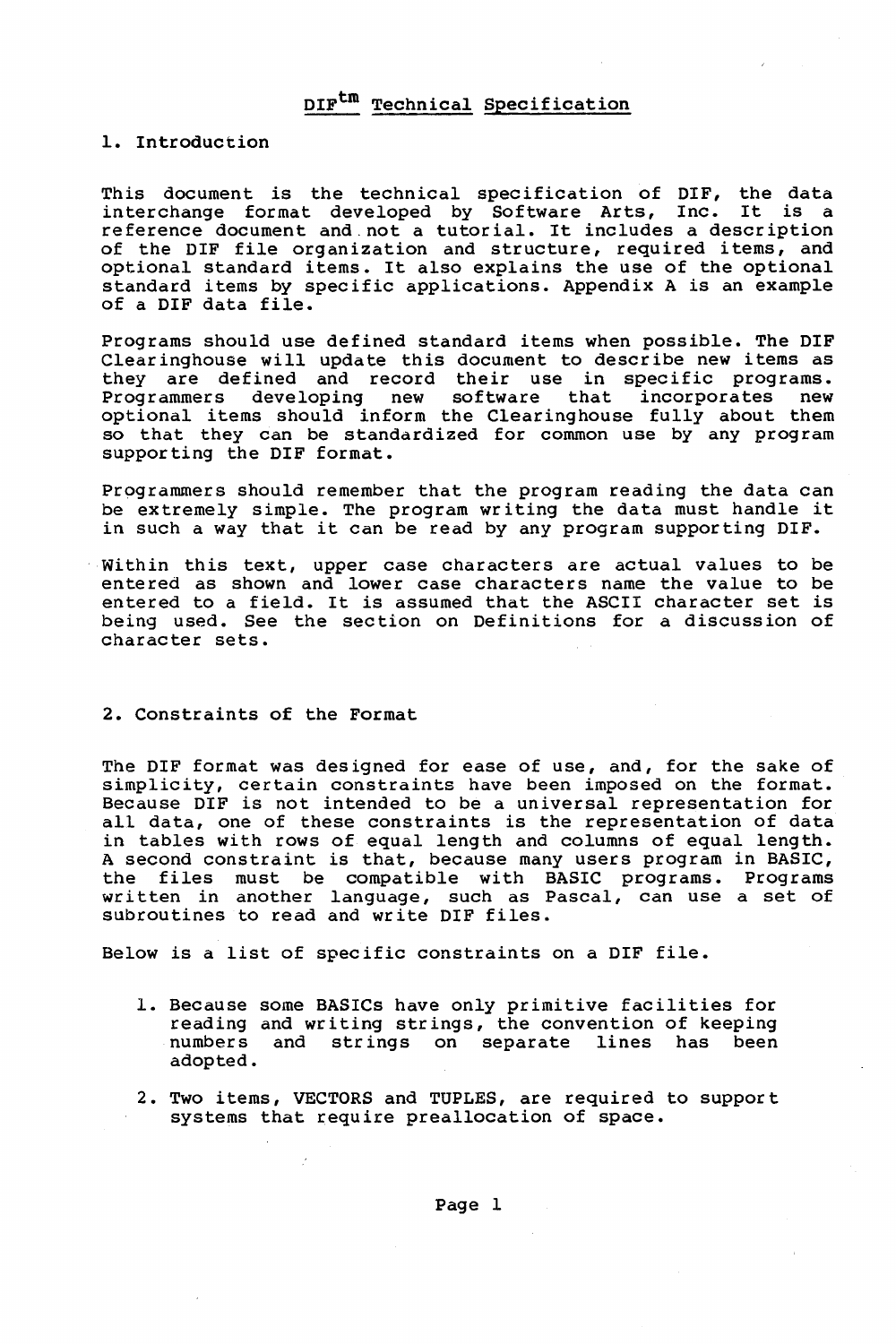- 3. Because some systems do not allow programs to test for the end of a file, a special data value, EOD, provides graceful termination to a program.
- 4. To simplify programming, there are only two formats within the file, and all fields are predefined as character strings or numbers.
- 5. Strings must be enclosed in quotes if they contain characters other than alphanumerics.
- 6. The character set is restricted to the printable ASCII characters.
- 7. Although DIF places no explicit restriction on the length of data strings, some systems may impose res'trictions.

Since the DIF format is not meant to meet all the needs for data representation, it may be necessary to use multiple DIF files or additional formats for some applications. A word processor, for example, would not use a DIF file to store text but could use DIF files for tables of values within a report.

#### 3. Organization of the DIF Data File

A DIF file is a text file using the standard printable character set of the host machine. The model for the data is a table. Fields are called vectors; records are called tuples. Data is organized into vectors of equal length. Each tuple consists of a row of corresponding values read across each vector. The user determines the specific' groupings of vectors and tuples. Often vectors are treated as columns and tuples are treated as rows, but because DIF can transpose columns and rows, the terms vectors and tuples are used instead of the terms columns and rows.

The DIF file consists of two sections, a header section and a data section. The header section contains descriptions of the file and the data section contains the actual values.

#### 4. The Header Section

The header section is composed of header items. There are four standard required header items and several standard optional header items.

Page 2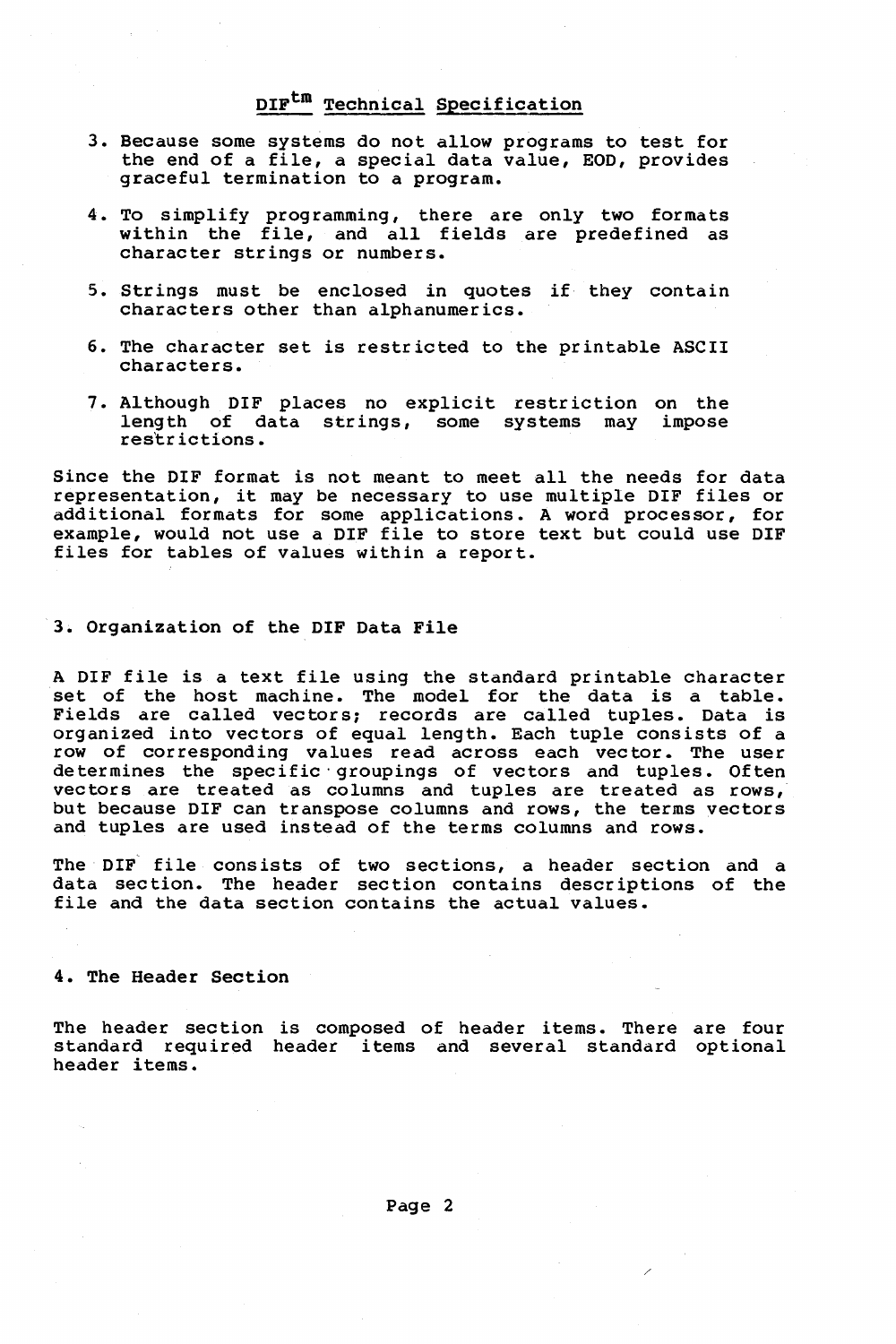4.1 The Header Item

The header items describe the data organization. Each header item ne header reems describe ene data organization: Each header reem<br>consists of four fields arranged on three lines as illustrated<br>below. The first line is a token<sup>1</sup>, the second line consists of two numbers, and the third line contains a string.

Topic vector Number, Numeric Value "String Value"

4.1.1 The Topic

The first line of the header item is the Topic. It identifies the header item, and must be a token.

#### 4.1.2 The Vector Number

The first field on the second line is the Vector Number. If the header item describes a specific vector, the Vector Number<br>specifies the vector being described. If the header item describes the entire file and not one specific vector, the Vector Number is zero (0).

#### 4.1.3 The Numeric Value

The Value is an integer and occupies the second field of the second line, separated by a comma from the Vector Number. If the header item does not use a numeric value, the Value is zero (0).

#### 4.1.4 The String Value

The String Value occupies the third line of the header item. The String Value is always enclosed in quotation marks. If it is not used, the line consists of a null string, a pair of quotations marks with no space between them.

<sup>&</sup>lt;sup>1</sup>A token is an upper case string of alphanumeric characters. It is usually short, 32 characters or less. See the Definitions section for more information.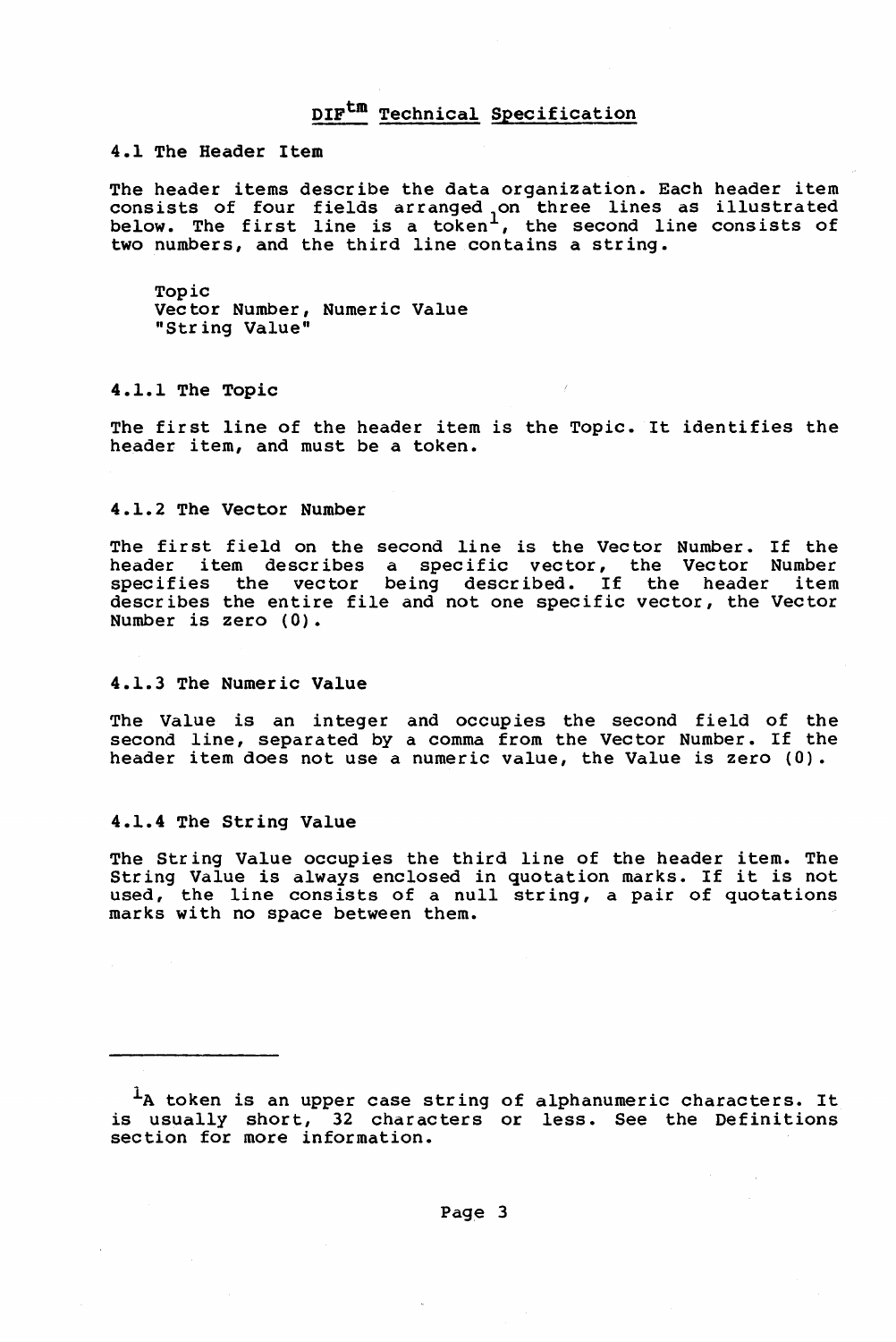4.2 Header Items

There are four required header items. The other header items described in this document are standard optional header items. The defined standard items should be used by new programs using Ine defined standard frems should be used by new programs using<br>DIF. If it is absolutely necessary, a new header item may be defined to meet the needs of a particular program. For details, see the section on Defining New Header Items.

A program may ignore all header items until it finds the header item DATA, described below.

The following four header items are required:

4.2.1 The First Header Item

TABLE O,version "title"

The header item TABLE must be the first entry in the file. It identifies the file as a DIF file. The version number must be 1. The "title" is the title of the table and describes the data.

4.2.2 Vector Count

VECTORS O,count ""

The header item VECTORS specifies the number of vectors in the file.

Note: This header item must appear before header items that refer to vector numbers. Otherwise, it can appear anywhere within the header section.

4.2.3 Tuple Count

TUPLES O,count ""

The header item TUPLES specifies the length of each vector (the number of tuples). This can be used by a program to preallocate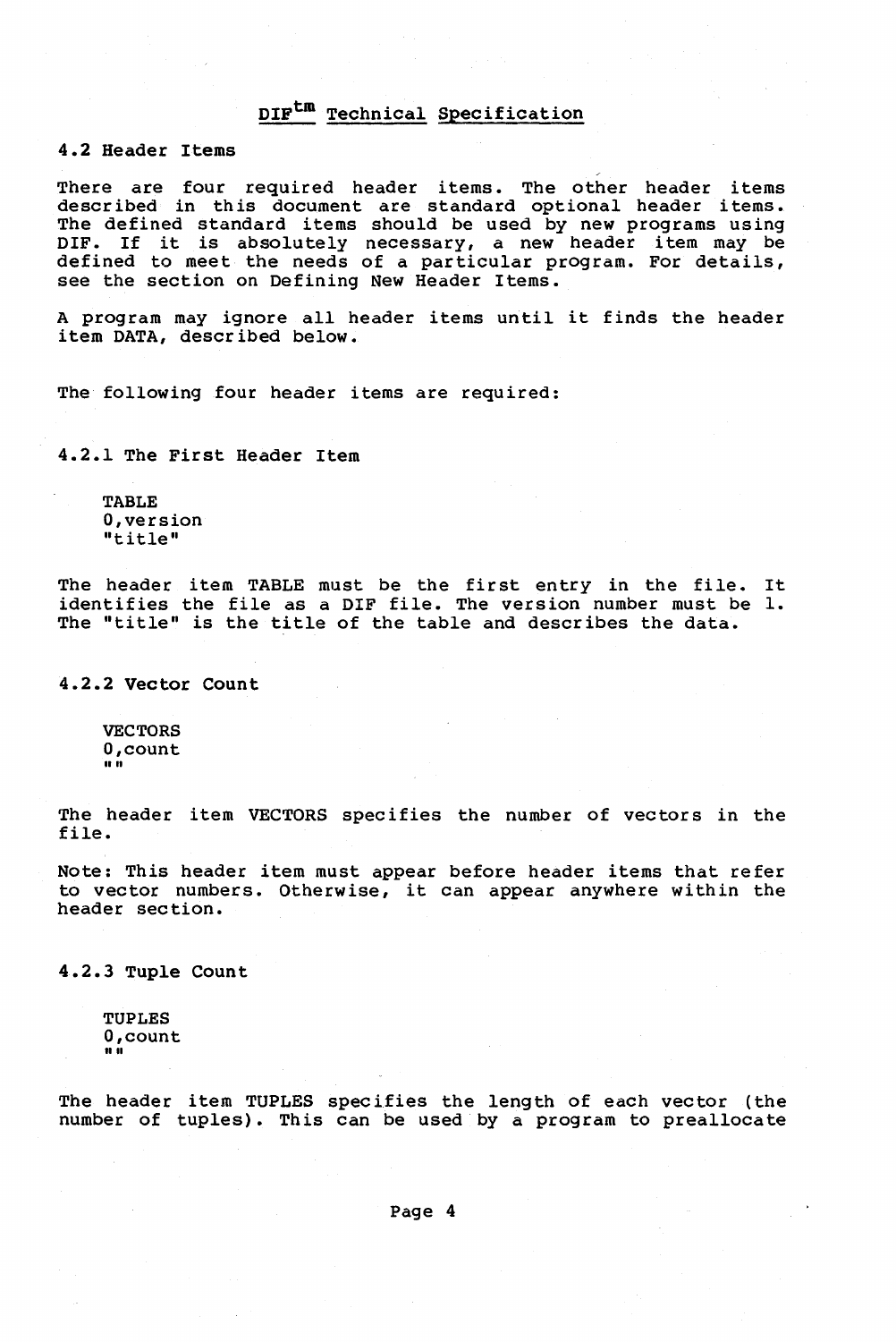storage space for the data. This item may appear anywhere within the header section.

Note: Programs reading the data assume that the tuple count is correct. Some programs may be able to generate this information only after all data has been generated. These programs must reread the DIF file to count the tuples, and rewrite the TUPLES item with the correct count.

#### 4.2.4 The Last Header Item

DATA 0,0 1111

The header item DATA must be the last header item. It tells the program that all remaining data in the file are data values.

The following header items are optional. The programs that are known to use them are noted with the item. For detailed information on each program's specific use of the item, see the section below on Applications Programs.

4.2.5 Vector Label

LABEL vector# ,line# "label"

The header item LABEL provides a label for the specified vector. The line number provides an option for labels that span more than one line, and can be ignored by a system that allows single line labels only. The values 0 and I are equivalent line numbers.

Note: Some programs do not use the LABEL field. If the first vector in a tuple contains string values, the first data value in the tuple may be treated as a label.

Used by the VisiPlot<sup>tm</sup> and VisiTrend/VisiPlot<sup>tm</sup> programs.

4.2.6 Vector Comment

COMMENT vector#,line# "comment"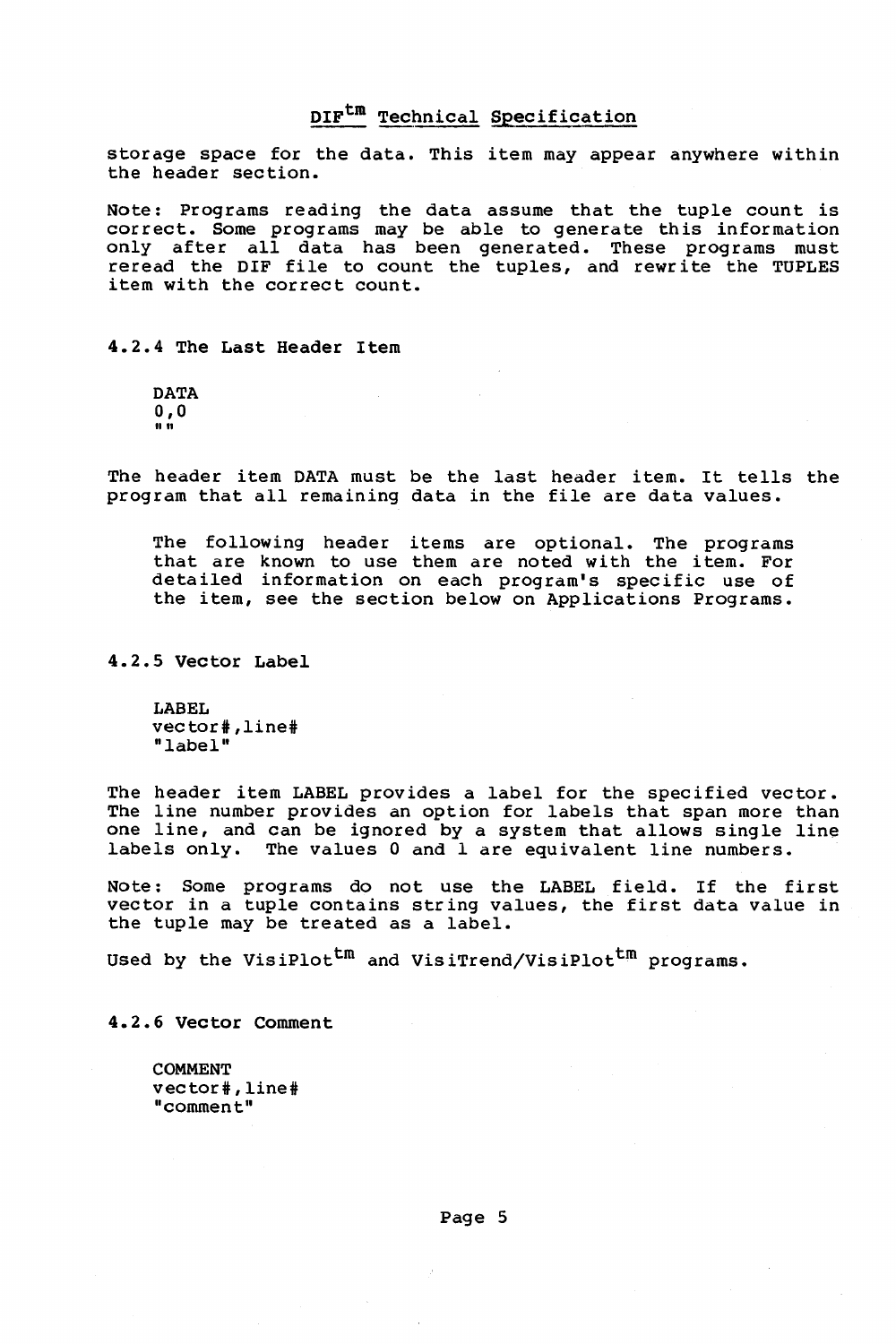The header item COMMENT is similar to LABEL. It provides an option to systems that allow an expanded descr iption of a vector in addition to a label.

Used by the VisiPlot and VisiTrend/VisiPlot programs.

4.2.7 Pield Size

**SIZE** vector, bytes

The header item SIZE provides to programs such as data base systems the option to allocate fixed size fields for each value.

Because SIZE is an optional item, programs using SIZE must be able to read files produced by programs unable to generate SIZE information.

Used by the CCA/DMS program.

4.2.8 Periodicity

PERIODICITY vector#, per iod ""

The header item PERIODICITY provides the option of specifying a period in a time series.

Used by the VisiPlot and VisiTrend/VisiPlot programs.

4.2.9 Major Start

MAJORSTART vector#, start **"** "

The header item MAJORSTART specifies the first year of a time series.

Used by the VisiPlot and VisiTrend/VisiPlot programs.

Page 6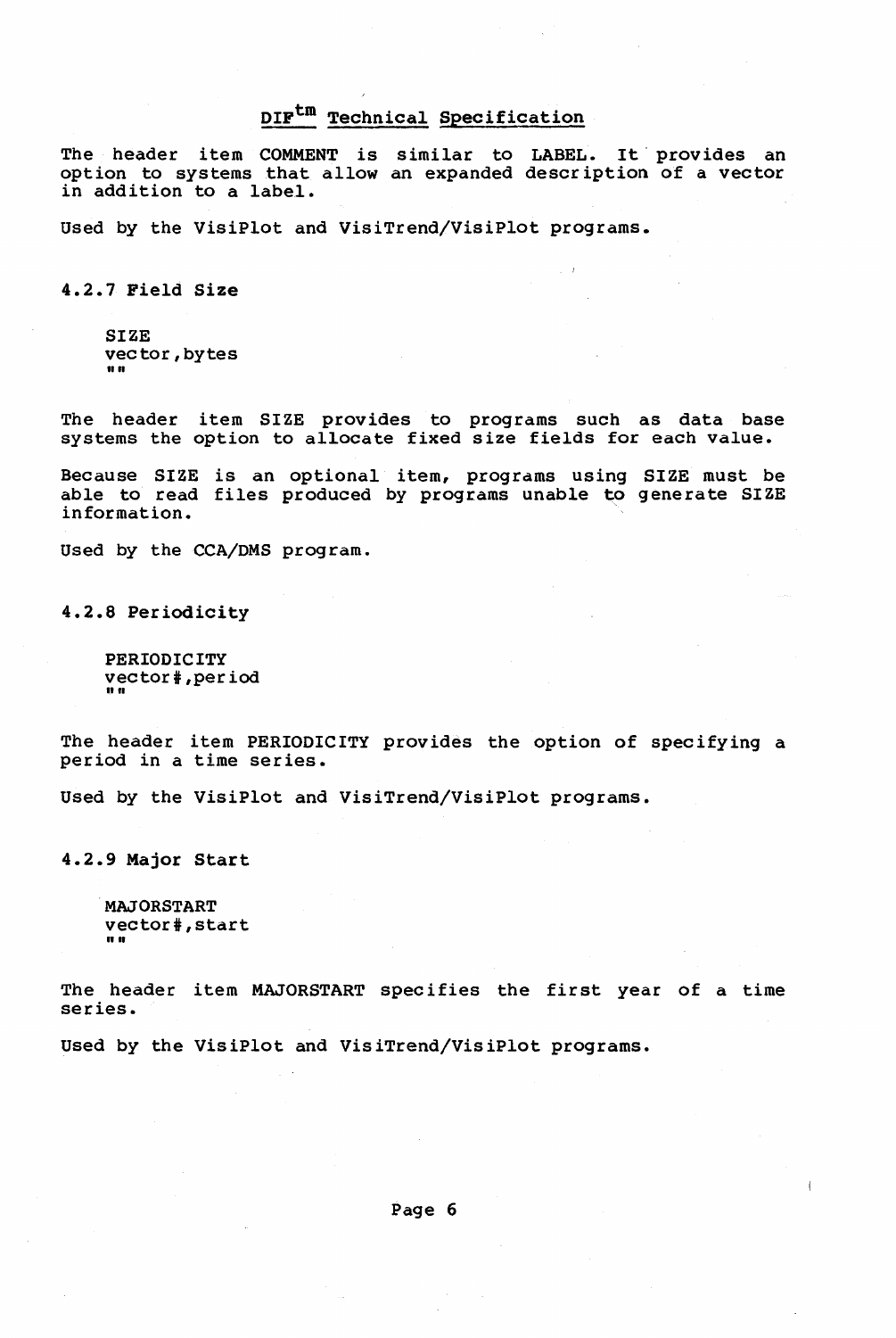4.2.10 Minor Start

MINORSTART vector#, start ""

The header item MINORSTART specifies the first period of a time series.

Used by the VisiPlot and VisiTrend/VisiPlot programs.

4.2.11 True Length

TRUELENGTH vec tor # , leng th ""

The header item TRUELENGTH specifies the portion of a vector that contains significant values.

Used by the VisiPlot and VisiTrend/VisiPlot programs.

4.2.12 Units

UNITS vector#,0 "name"

The header item UNITS specifies the unit of measure for the values in the given vector. Name is the unit, for example meters or ft.

Used by TK!Solver.

4.2.13 Display units

DISPLAYUNITS vector#,0 "Name"

The header item DISPLAYUNITS specifies the unit in which the values in the given vector should be displayed. This unit may be different from the one in the UNITS field. The values in the given vector are always stored in the unit specified in the UNITS field, and the application program is responsible for making the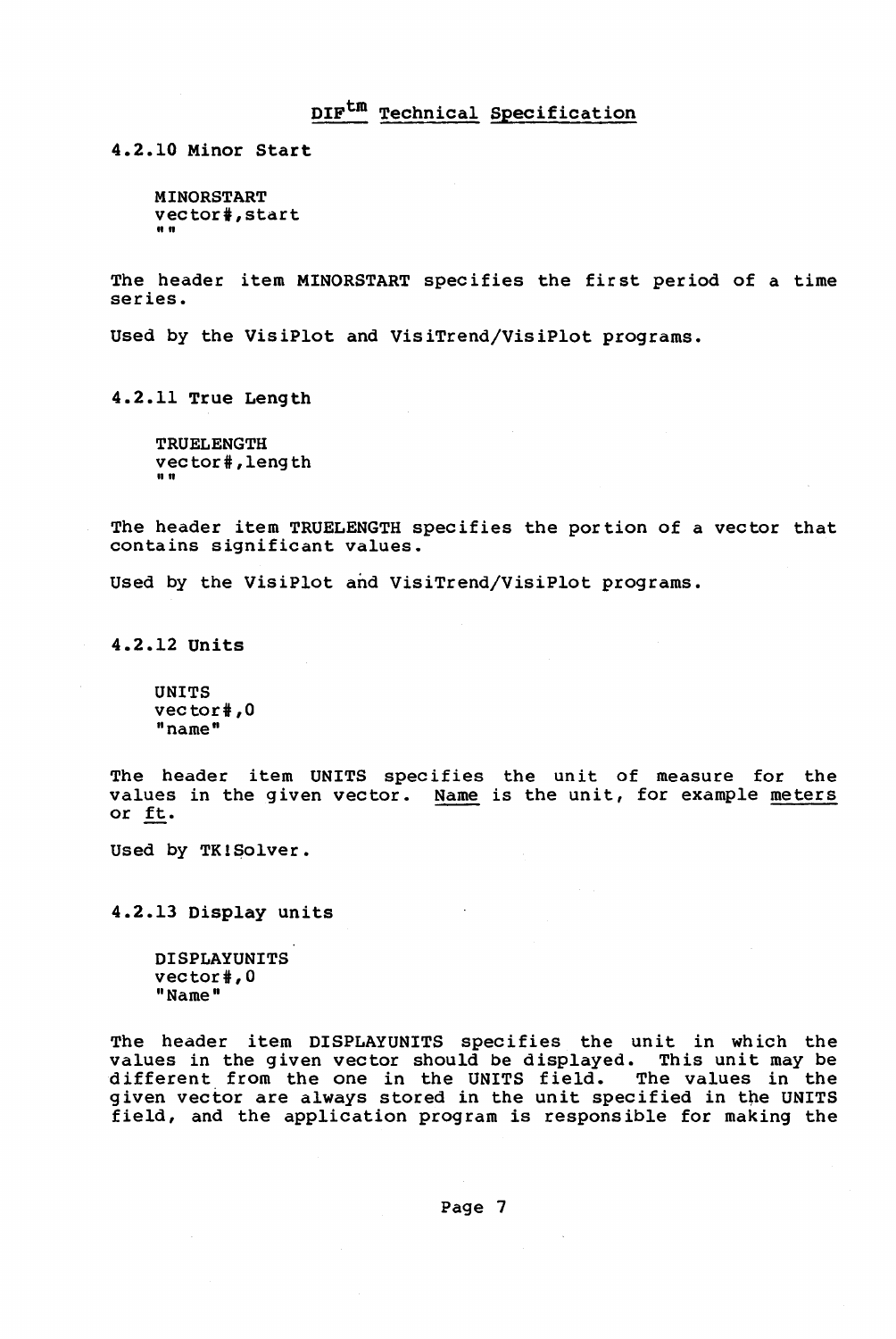value conversion between the UNITS and DISPLAYUNITS.

For example, a vector might be stored in km, but displayed in the program in miles. The UNITS field would be km, the DISPLAYUNITS field would be miles, and the values in the vector would be in km. Any programusing the vector would have to define the conversion between km and miles to display the values in miles.

Used in the TK!Solver program.

#### 4.3 Defining New Header Items

If there is no standard optional header item to fulfill the specific need of a subsystem, a new header item may be defined. Because the DIF format is intended for common use, new optional<br>header items should be standardized through the DIF should be standardized Clearinghouse. They will then be added to this document.

To be accepted as standard items, new optional items must be consistent with existing conventions.

An optional item extends the format for a specific application. Any program reading the DIF file should be able to operate without optional items. If a reading program requires the information provided by an optional item, it should prompt the user to supply the missing information and not require the item itself.

5. The Data Section

The data section consists of a series of tuples. The Data Values within the tuples are organized in vector sequence.

Each Data Value represents one element of data in the file. The data may be either the actual data or one of the two Special Data Values that mark the beg inning of a tuple (BOT) and the end of data (EOD) in the file.

Each Data Value consists of two lines. The first line consists of two fields containing numeric values, and the second line consists of one field containing a string value. The format is:

Type Indicator, Number Value String Value

Page 8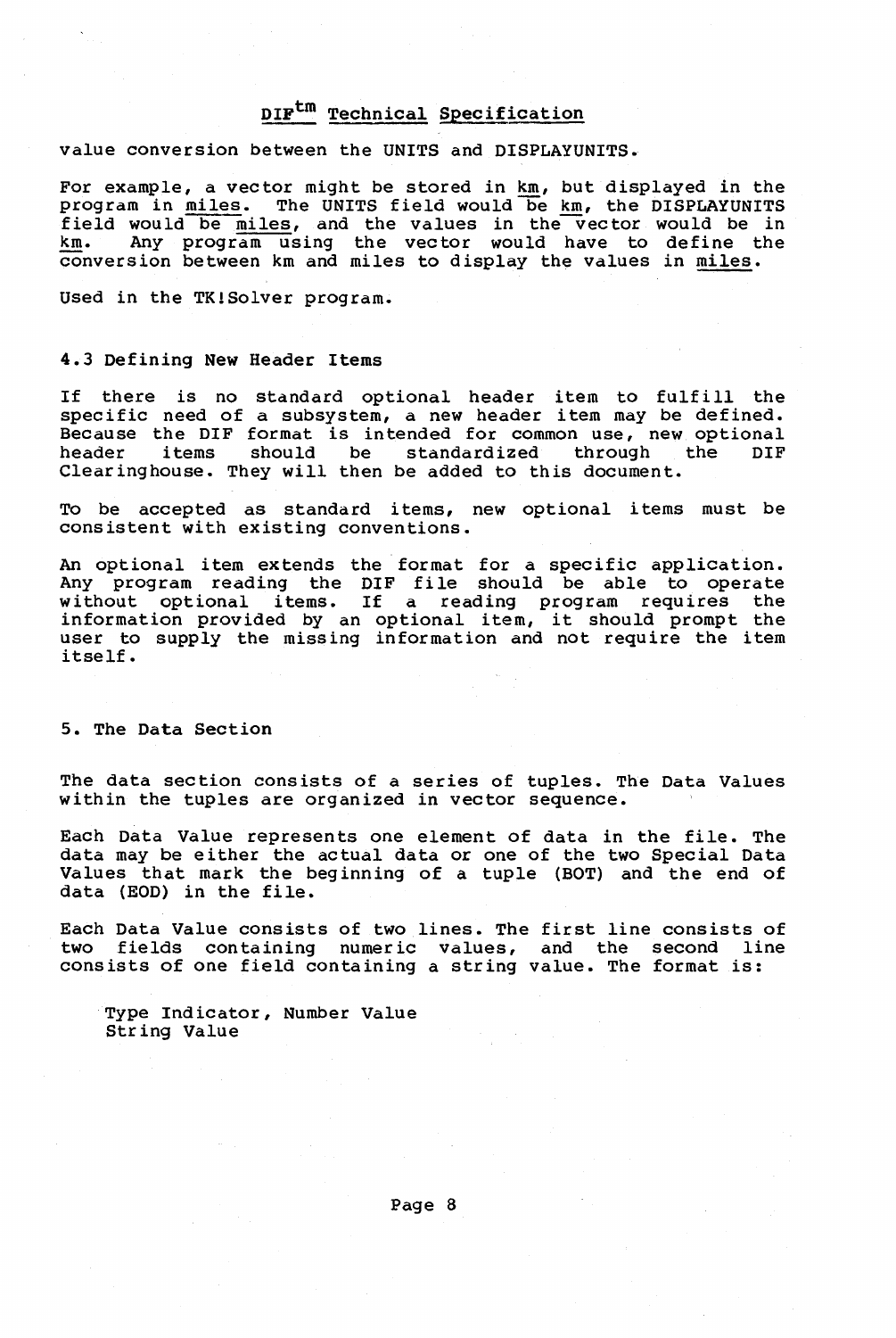#### 5.1 The Type Indicator Field

The Type Indicator is an integer that tells the program what kind of data is represented by this value. There are currently three possible values.

- -1 The data is a Special Data Value, indicating either the beginning of a tuple or the end of data. The Number Value is zero CO) and the String Value is either BOT or EOD. See the description below of Special Data Values.
- o The data is numeric. The Number Value field contains the actual value and the String Value field contains a Value Indicator. See the descriptions below of the Number Value and String Value fields.
- I The data is a string value. The Number Value is zero (0) and the String Value field contains the actual string value.

#### 5.2 The Number Value Field

When the Type Indicator is 0, the Number Value field contains the actual value. The value must be a decimal (base 10) number. It actual value. The value must be a decimal (base 10) number. may be preceded by a sign (+ or -) and it may have a decimal point. It may be preceded or followed by one or more blanks. If the data value contains an exponent of a power of ten, the value is followed by the letter E and the signed or unsigned exponent power of ten.

Note: This is the only place where DIF allows a non-integer value. Some programs accept only integer values.

#### 5.3 The String Value Field

The contents of the String Value field are dependent on the Type Indicator.

#### 5.3.1 Special Data Value

If the Type Indicator is -1, the String Value is one of the two Special Data Values, BOT or EOD, and the Number Value is O.

Each tuple begins with the Special Data Value BOT (Beginning of Tuple). If a program cannot generate a VECTORS header item before generating all data, it can use the Special Data Value BOT to determine the number of vectors in the file by counting the number of Data Values between BOTs when it rereads the file. A program can also verify its position in a file by using the BOT Special Data Value.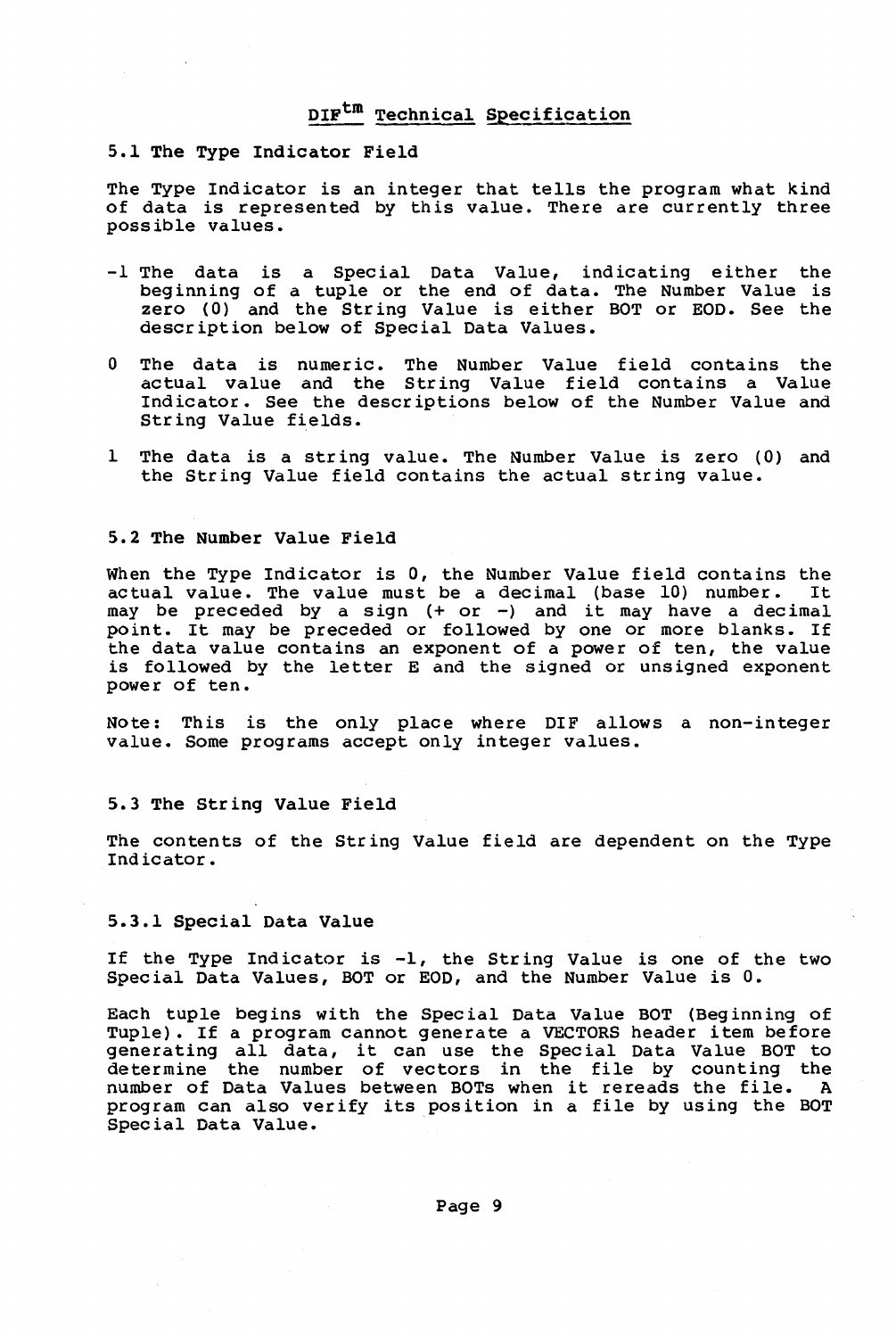The Special Data Value EOD (End of Data) indicates the' end of data in the file. The EOD occurs at the end of the last tuple in the file. If the program is unable to generate a TUPLES header item before generating all data, it can determine the number of item before generating all data, it can determine the number of<br>tuples by counting the number of BOTs before the EOD when it rereads the file. A program can also use the EOD Special Data Value to detect the end of the file.

#### 5.3.2 Numeric Value and Value Indicator

If the Type Indicator is 0, the data is numeric, and the String Value is one of the Value Indicators descr ibed below. The Value Indicator overrides the value.

A subsystem may define Value Indicators for its own needs. New Value Indicators should be registered with the DIF Clearinghouse.

The Value Indicators currently defined are:

- V Value This is the String Value most commonly used with a numeric value. The Number Value contains the actual value.
- NA Not Available The value is marked as not available. The Number Value is o.
- ERROR The value represents the result of an invalid calculation. The Number Value is o.
- TRUE Logical value. The Number Value is 1.
- FALSE Logical value. The Number Value is 0.

The String Value can be ignored in favor of the Number Value, or all values with a Value Indicator other than V can be considered nonexistent. Quotes are not permitted around the Value Indicator.

#### 5.3.3 String Value

If the Type Indicator is 1, the String Value is the actual character string. If the value is a token, the quotation marks are optional. However, if there is a beginning quotation mark, there must be a terminating quotation mark.

#### 6. Definitions

This section defines specific characteristics of DIF.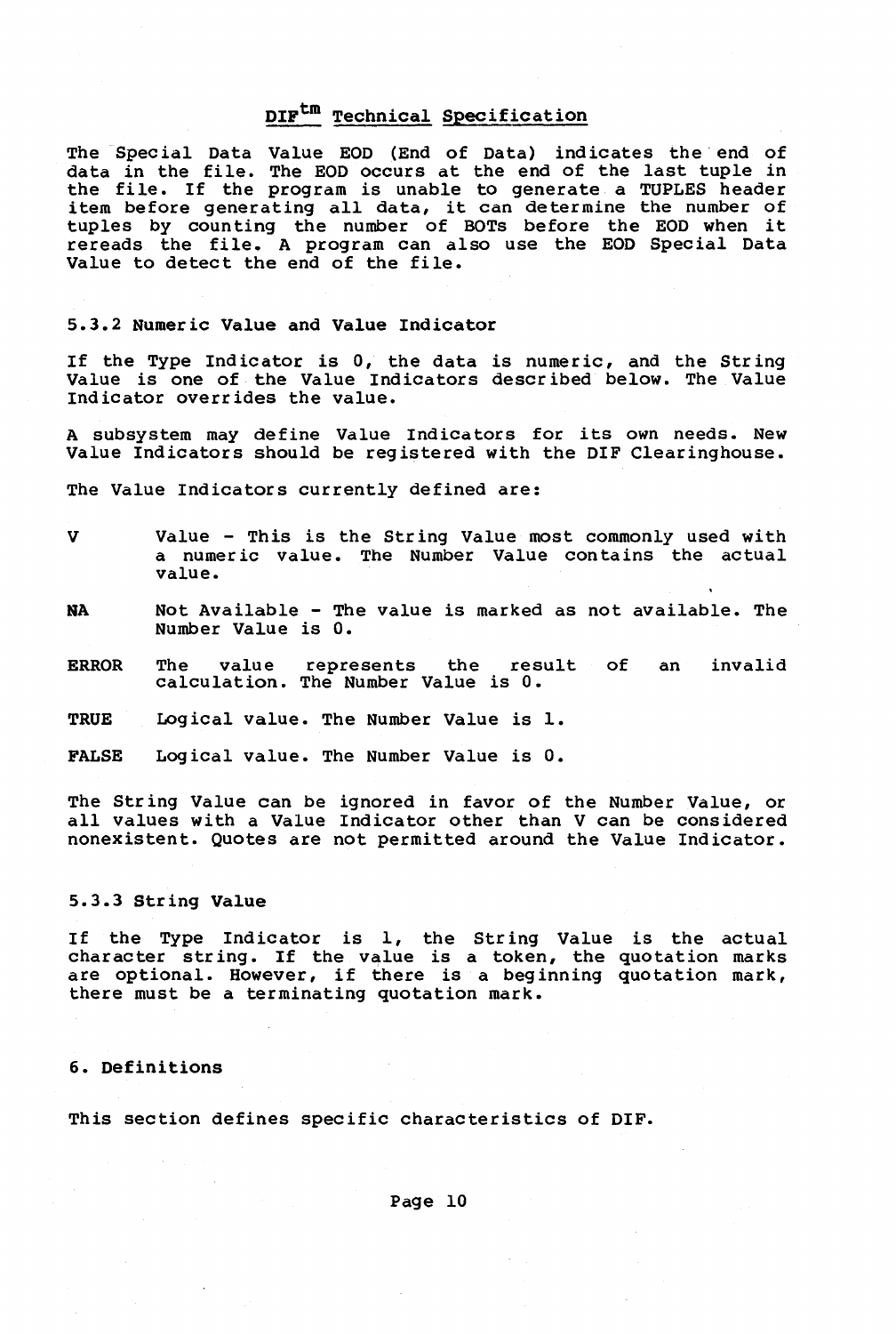Character Sets This document assumes use of the ASCII character set. The following characters are permitted:

> 1"(#\$%&1 ()\*+,-./  $0123456789:1532$ @ABCDEFGHIJKLMNO PQRSTUVWXYZ [\] 'abcdefghij klmno  $pqrstuvwxyz i ||$

(The first character in this list is a space.)

There are 95 printable characters, including the space. If the host computer has more than 95 characters, the additional characters must be mapped into the 95 ASCII characters to transfer data to another machine.

Some computers permit only 64 characters. When data is transfered to these machines, lower case<br>characters and the characters '{|}<sup>-</sup> are mapped characters and the characters  $\{ \}$  are mapped<br>into their corresonding upper case characters. If these transformations affect the integrity of the data, associated documentation should specify the effect.

Transfers between character sets should be<br>transparent to most users. To assure transparent to most users. To assure<br>compatibility, strings should not contain compatibility, strings should not nonprinting characters.

EBCDIC EBCDIC is a binary representation of characters and is used primarily for large IBM computers. An awareness of the representation used is not essential, but if files are transferred between machines they must be converted to the standard representation of the host machine.

> Because EBCDIC defines more than the 95 standard printable characters, users should avoid the additional characters when preparing data files on an EBCDIC machine.

String Length Some programs place a length limit on strings that they read. This results in the truncation of long str ing values. Some systems also limit the length of lines in a data file. Programs should support a minimal string length of 64 characters, but longer ones are preferable.

String Delimiters

.<br>Some systems delimit strings with apostrophes instead of quotation marks. When files are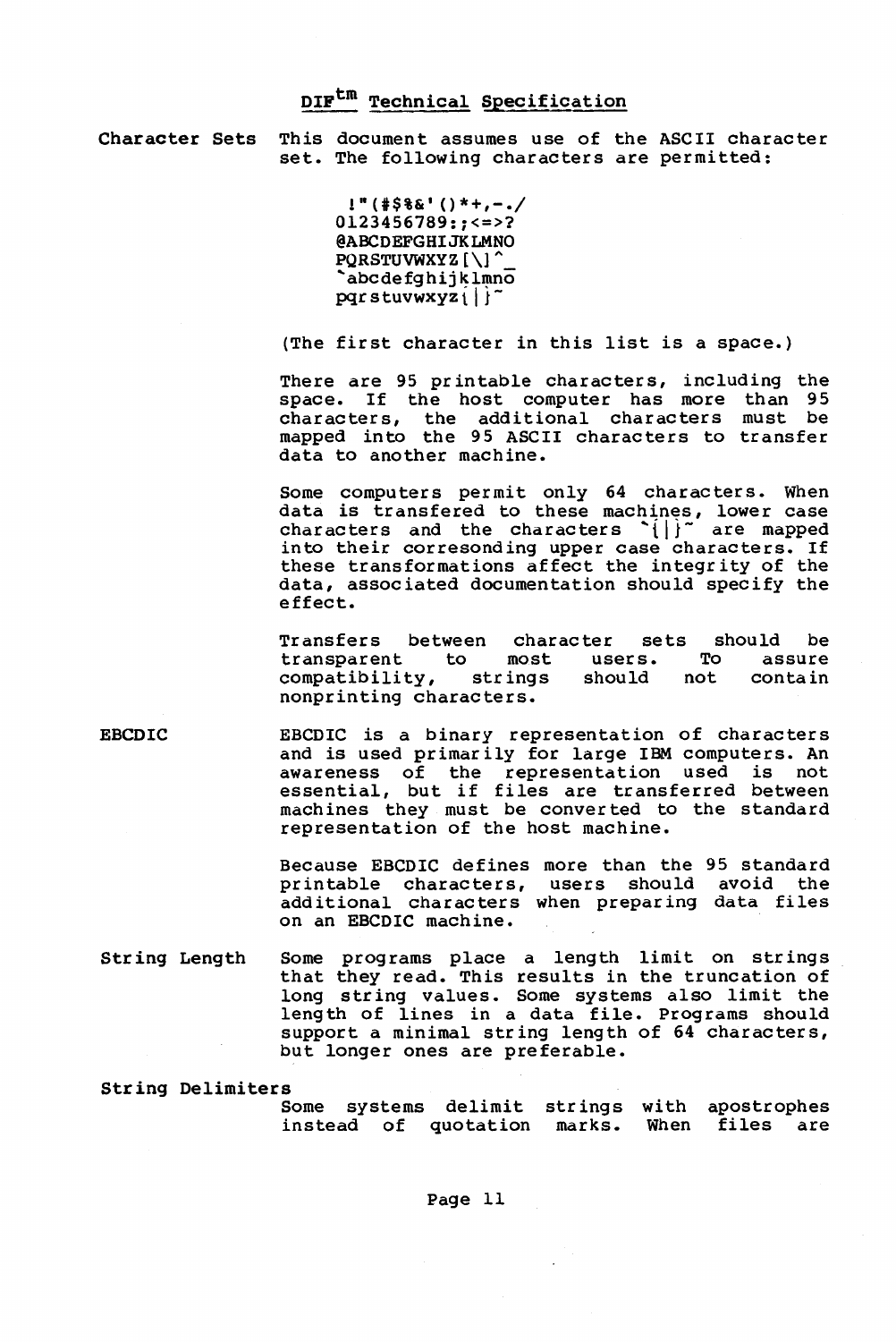transferred to or from these systems, appropriate changes must be made.

Tokens A token is a str ing cons isting of upper case alphanumeric characters. It should have a maximum length of 32 characters. Commonly, tokens may or may not be contained within quotation marks;<br>however, a token that is a required string, such as a header item topic, must be represented without quotation marks.

#### Floating Point Numbers

A floating point number consists of an optional sign and a series of digits followed by an optional dec imal point. The number may be followed by the letter E (exponent) and a signed decimal exponent.

Note: Some systems generate the letter D to indicate a double precision floating point number. This is not standard, but it can be read by compatible programs within a single system. When transfer ing data to other computers, the D must be converted to an E.

7. Applications Programs

This section records the specific use of DIF by applications programs that support it. Programmers who intend to interface with any of these programs should note the specifics listed here. Standardized optional items used by these applications are listed in the general section on Optional Header Items. However, if a program uses a header item that varies significantly from the conventions, it is mentioned only in this section. The accuracy of this information is not guaranteed.

#### 7.1 The CCA/DMS Program

Published and distributed by VisiCorp, Inc.

Uses: SIZE

#### 7.2 The TREND-SPOTTER(R) Program

Published and distributed by Software Resources, Inc.

The TREND-SPOTTER program requires that the DIF file contain either only one tuple or only one vector.

Page 12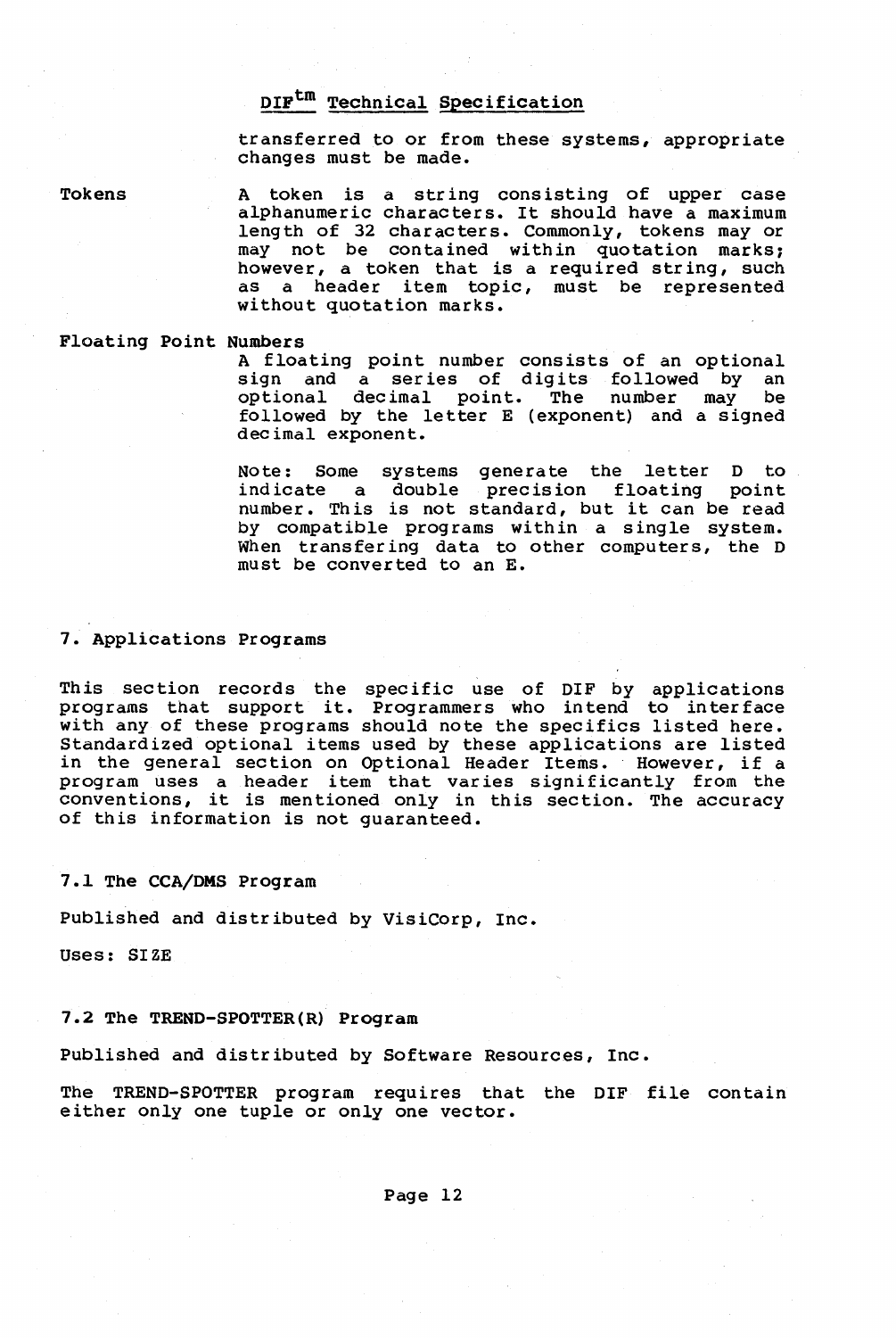### 7.3 The VisiCalc(R) Program

Published and distributed by VisiCorp, Inc.

Program created and written by Software Arts, Inc.

The VisiCalc program does not generate the LABEL items. Some programs inter facing to the VisiCalc program have adopted the convention of eXamining the first Data Value in a tuple, and, if it is a string value, treating it as a label.

7.4 TK!Solver

Published and distributed by Software Arts, Inc.

Uses: UNITS, DISPLAYUNITS

#### 7.S the VisiPlot and VisiTrend/VisiPlot Programs

Published and distributed by VisiCorp, Inc.

Ear ly versions of the Vi'siPlot and VisiTrend/VisiPlot programs used the Number Value and Str ing Value incorrectly, storing the Number Value in the String Value field. Programs exchanging data with these versions should check the String Value. If it is not null, the string must be converted and the Number Value computed.

Uses: LABEL, COMMENT, MAJORSTART, MINORSTART, PERIODICITY, TRUELENGTH DIF is a trademark of Software Arts, Inc. TREND-SPOTTER is a registered trademark of Friend Information Systems. VisiCalc is a registered trademark of VisiCorp Inc. VisiPlot is a trademark of VisiCorp Inc. VisiTrend/VisiPlot is a trademark of VisiCorp Inc. TK!Solver is a trademark of Software Arts, Inc.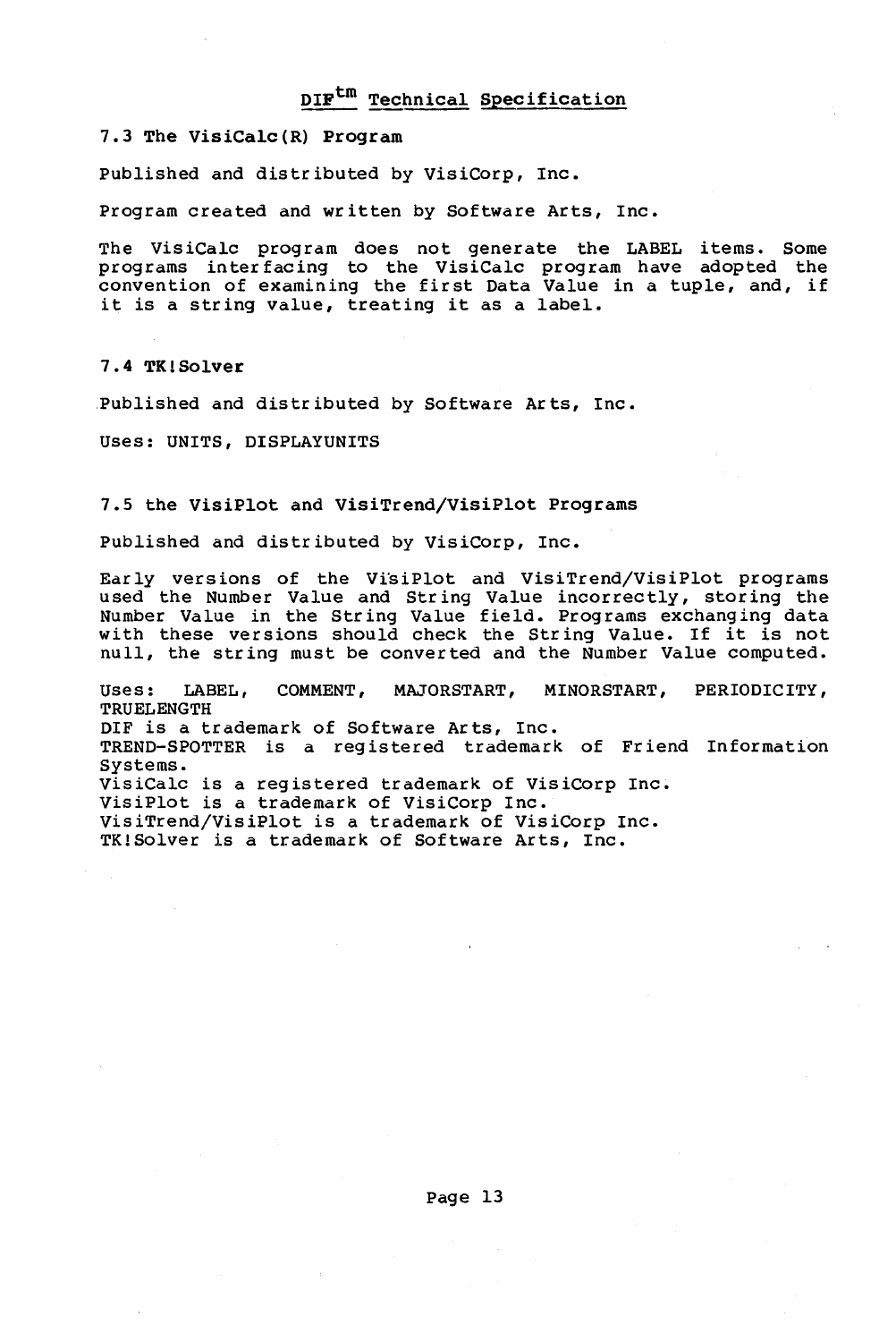I. Sample DIF File

This is an example of a DIF data file. The data in the file is represented by the table below.

### PROFIT REPORT

|      | YEAR SALES COST PROFIT |     |     |
|------|------------------------|-----|-----|
| 1980 | 100                    | -90 | 0 ב |
| 1981 | 110                    | 101 | ۰Q  |
| 1982 | 121                    | 110 | 11  |

The Data File

| <b>TABLE</b>    |   |             |                   |        |
|-----------------|---|-------------|-------------------|--------|
| 0,1             |   |             | >                 |        |
| "PROFIT REPORT" |   |             | >                 |        |
| <b>VECTORS</b>  |   | ---> Header | ⋗                 |        |
| 0,4             | > |             | $\geq$            |        |
| <b>II 11</b>    |   | Item        | >                 |        |
| <b>TUPLES</b>   |   |             | >                 |        |
| 0, 3            |   |             | $\mathbf{\bar{}}$ |        |
| n m             |   |             | $\geq$            |        |
| LABEL           |   |             | $\mathbf{L}$      |        |
| 1,0             |   |             | $\overline{ }$    |        |
| "YEAR"          |   |             | >                 | Header |
| <b>LABEL</b>    |   |             | >                 |        |
| 2,0             |   |             | >                 |        |
| "SALES"         |   |             | ⋗                 |        |
| LABEL           |   |             | $\mathbf{r}$      |        |
| 3,0             |   |             | $\overline{ }$    |        |
| "COST"          |   |             | $\overline{ }$    |        |
| LABEL           |   |             | >                 |        |
| 4,0             |   |             | ⋗                 |        |
| "PROFIT"        |   |             | $\overline{ }$    |        |
| <b>DATA</b>     |   |             | >                 |        |
| 0,0             |   |             | >                 |        |
|                 |   |             |                   |        |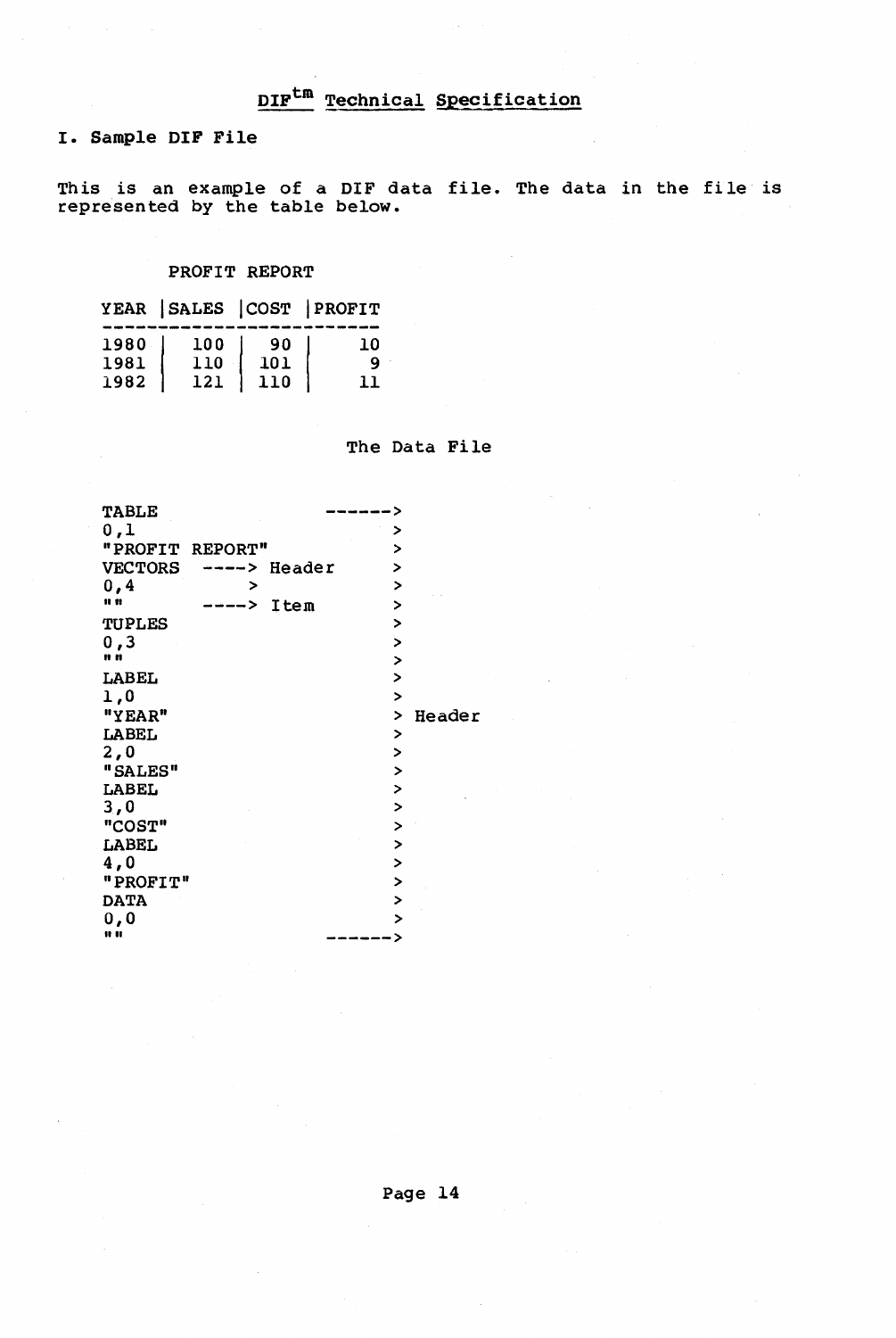| $-1,0$               |                |                |      |
|----------------------|----------------|----------------|------|
| <b>BOT</b>           |                | >              |      |
| 0,1980               |                | $\overline{ }$ |      |
| v                    |                | >              |      |
| 0,100                |                | $\mathbf{L}$   |      |
| $\mathbf v$          |                | $\mathbf{L}$   |      |
| 0,90                 |                | $\overline{ }$ |      |
| $\mathbf v$          |                | $\mathbf{A}$   |      |
| 0, 10                |                | $\overline{ }$ |      |
| v                    |                | $\mathbf{z}$   |      |
| $-1,0$               |                | $\mathbf{z}$   |      |
| <b>BOT</b>           |                | $\mathbf{r}$   |      |
|                      |                |                |      |
| 0,1981               | >              | $\mathbf{r}$   |      |
| v                    | >              | >              | Data |
| 0,110                | $\mathbf{L}$   | $\mathbf{z}$   |      |
| v                    | >              | $\,$           | Part |
| $0,101$ ---><br>Data | ><br>Tuple     | $\mathbf{L}$   |      |
| v<br>Value           | $\mathbf{L}$   | $\mathbf{L}$   |      |
| 0, 9                 | $\overline{ }$ | $\geq$         |      |
| $\mathbf v$          | $\mathbf{r}$   | $\rightarrow$  |      |
| $-1,0$               | $\overline{ }$ | $\mathbf{L}$   |      |
| <b>BOT</b>           | >              | $\mathbf{L}$   |      |
| 0,1982               |                | $\overline{ }$ |      |
| v                    |                | $\mathbf{L}$   |      |
| 0,121                |                | $\mathbf{L}$   |      |
| v                    |                | >              |      |
| 0,110                |                | $\overline{ }$ |      |
| v                    |                | >              |      |
| 0, 11                |                | $\geq$         |      |
| v                    |                | $\geq$         |      |
| $-1,0$               |                | $\mathbf{r}$   |      |
| <b>EOD</b>           |                | >              |      |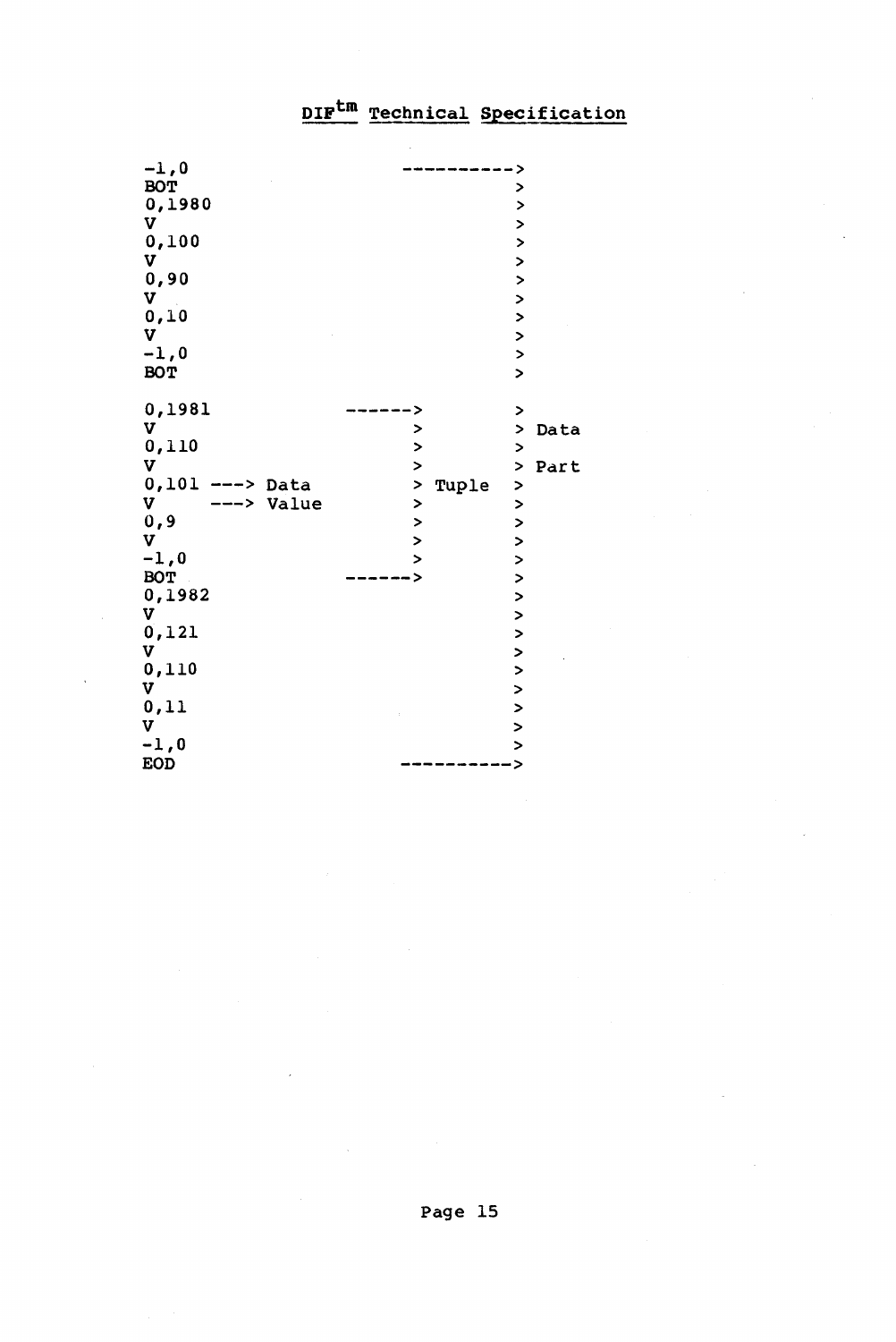#### II. Sample BASIC program that writes a DIF file

This program enters student records into a file by prompting the user for a student's name and test scores and copying the information into a DIF file.

100 REM - THIS PROGRAM CREATES A DIF FILE CONTAINING THE 110 REM - NAME AND TEST SCORES OF A GIVEN NUMBER OF STUDE 120 REM - IT PROMPTS FOR A FILE NAME, THE TOTAL NUMBER OF 130 REM - STUDENTS, AND THE NUMBER OF TEST SCORES FOR 140 REM - EACH STUDENT. IT THEN PROMPTS FOR A STUDENT'S 150 REM - NAME AND TEST SCORES, AND WRITES THEM TO THE 160 REM - FILE AS A TUPLE.

1000 PRINT "OUTPUT FILE NAME:"; :REM - GET FILE NAME. 1010 INPUT F\$<br>1020 OPEN "O", 1, F\$ :REM - OPEN FILE FOR OUTP 1030 PRINT "NUMBER OF STUDENTS:";<br>1035 :REM - PROMPT FOR NUMBER<br>:REM - TUPLES. 1040 INPUT NT 1050 PRINT "NUMBER OF TEST SCORES PER STUDENT:";<br>1060 INPUT NV :REM - NUMBER OF 1060 INPUT NV :REM - NUMBER OF VECTORS 1070 NV = NV + 1 :REM - NUMBER OF SCORE<br>1080 GOSUB 3000 :REM - USE SUBROUTINE TO 1080 GOSUB 3000 :REM - USE SUBROUTINE TO <br>1090 :REM - OUTPUT DIF HEAL :REM - OUTPUT DIF HEAD 2000 FOR  $I = 1$  TO NT :REM - OUTPUT A TUPLE FOR 2010 :REM - EACH STUDENT. EACH STUDENT. 2020 2025<br>2030  $T = -1$ :  $V = 0$ :  $SS = "BOT"$ :REM - OUTPUT BOT SPECIAL<br>:REM - DATA VALUE. 2030 GOSUB 4000 :REM - DATA VALUE.<br>2040 PRINT "NAME OF STUDENT #":I:  $2040$  PRINT "NAME OF STUDENT  $\#$ "; I;<br>2050 INPUT SS : REM 2050 INPUT S\$<br>2060 T = 1: V 2060  $T = 1: V = 0$ <br>2070 GOSUB 4000  $2070$  GOSUB  $4000$ <br> $2080$  FOR  $J = 1$  TO  $R$ 2080 FOR  $J = 1$  TO NV-1<br>2090 PRINT "SCORE #"  $2090$  PRINT "SCORE #";J;<br>2100 TNPUT V 2100 INPUT V<br>2110 T = 0: 8 2110  $T = 0$ :  $S\$  = " $V''$ <br>2120  $GOSUB$  4000 2120 GOSUB 4000<br>2130 NEXT J NEXT J 2140 NEXT I 2150 T = -1: <sup>V</sup> 0: S\$ "EOD" :REM - OUTPUT EOD SPECIAL : REM - VALUE. 2160 GOSUB 4000 2170 CLOSE 1 2180 STOP :REM - GET NAME OF THIS S :REM - OUTPUT AS STRING D :REM - VALUE. :REM - PROCESS EACH SCORE :REM - GET SCORE. :REM - OUTPUT SCORE AS A<br>:REM - VALUE.  $:$  REM  $-$ :REM - CLOSE THE OUTPUT F :REM - DONE.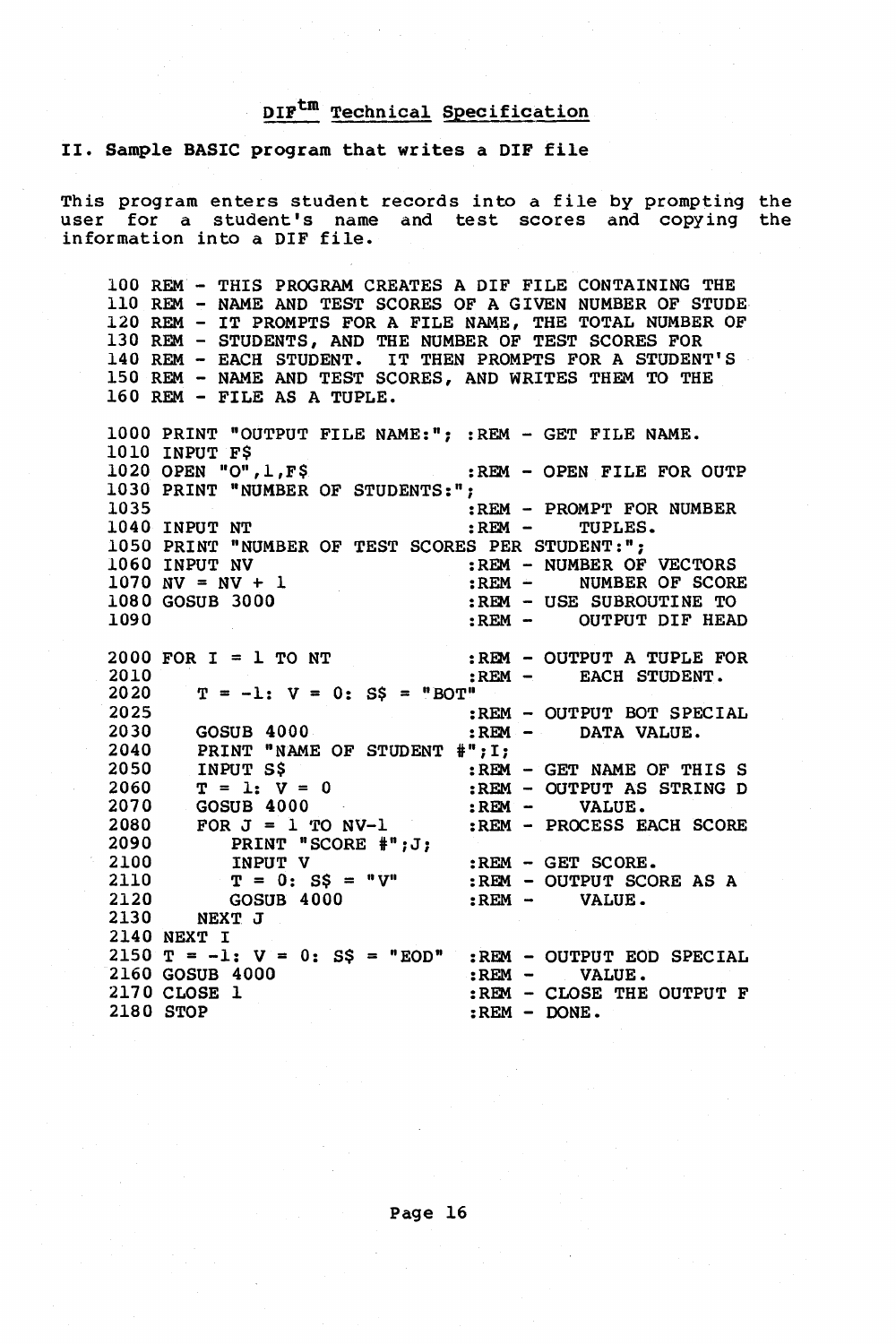# $DIF^{tm}$  Technical Specification

| 3000     |                                                              | :REM - ROUTINE TO OUTPUT      |  |
|----------|--------------------------------------------------------------|-------------------------------|--|
|          | 3010 PRINT#1, "TABLE": PRINT#1, "0, 1": GOSUB 3500           |                               |  |
|          | 3020 PRINT#1, "TUPLES": PRINT#1, "0, "; NT: GOSUB 3500       |                               |  |
|          | 3030 PRINT#1,"VECTORS":PRINT#1,"0,";NV:GOSUB 3500            |                               |  |
|          | 3040 PRINT#1,"DATA":PRINT#1,"0,0":GOSUB 3500                 |                               |  |
|          |                                                              |                               |  |
|          |                                                              |                               |  |
|          | <b>3050 RETURN</b>                                           |                               |  |
| 3500     |                                                              | :REM - ROUTINE TO OUTPUT      |  |
| 3510     |                                                              | <b>:REM - NULL STRING (""</b> |  |
|          | 3520 PRINT#1, CHR\$(34): CHR\$(34) : REM - PRINT 2 OUOTATION |                               |  |
|          | 3530 RETURN                                                  |                               |  |
|          |                                                              |                               |  |
|          |                                                              |                               |  |
| 4000     |                                                              | :REM - ROUTINE TO OUTPUT      |  |
| 4010     |                                                              | $:$ REM $-$<br>VALUE. T IS TH |  |
| 4020     |                                                              | :REM - INDICATOR, V IS        |  |
| 4030     |                                                              | :REM - NUMBER VALUE, A        |  |
| 4040     |                                                              | REM - IS THE STRING V         |  |
|          | 4050 PRINT#1,T;",";V                                         |                               |  |
|          | 4060 PRINT#1,S\$                                             |                               |  |
|          | 4070 RETURN                                                  |                               |  |
| 5000 END |                                                              |                               |  |
|          |                                                              |                               |  |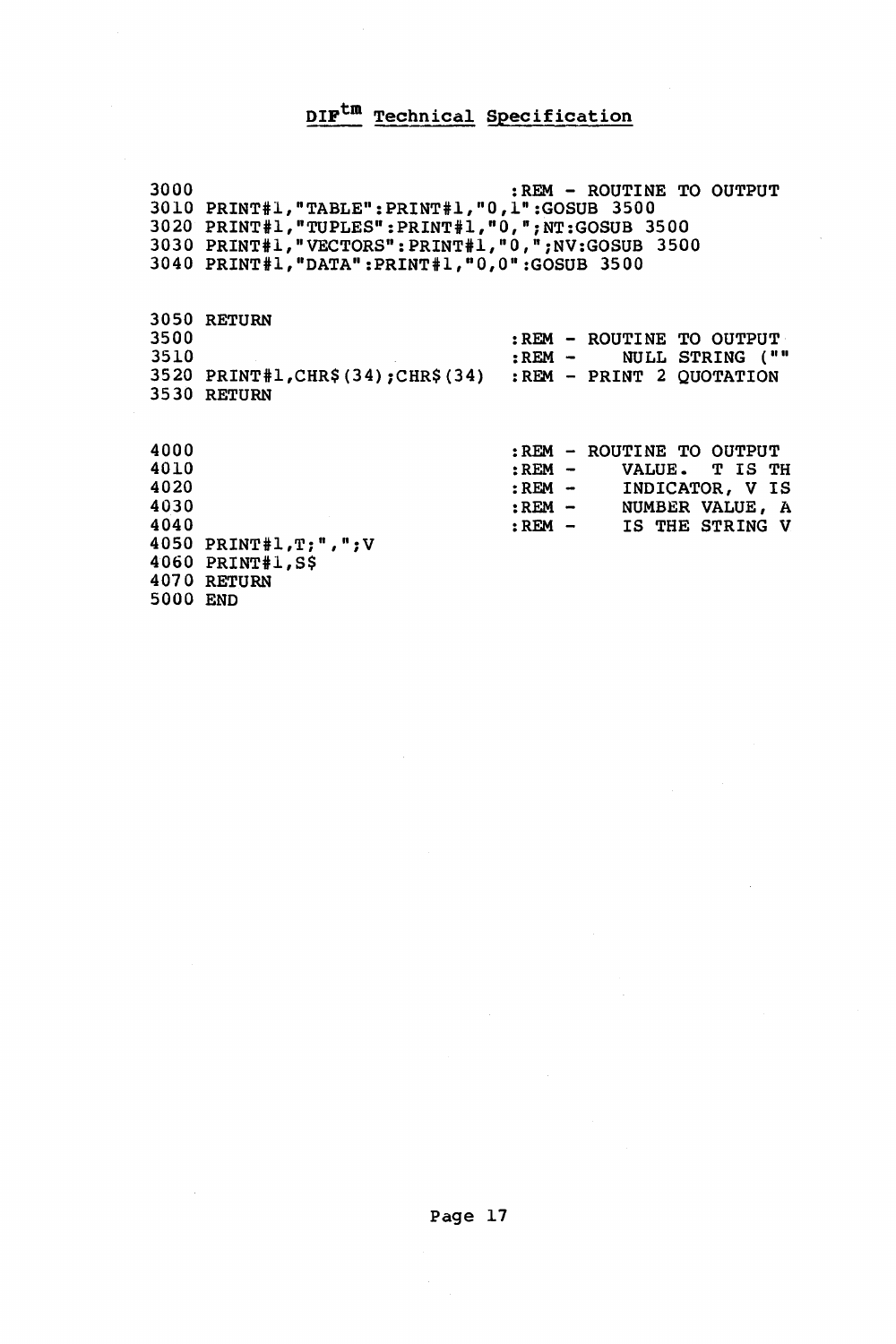III. Sample BASIC program that reads a DIF file

This program uses the output DIF file from the sample program in Appendix B to calculate an average score and letter grade for each. student.

| 100 |  | :REM - THIS PROGRAM READS A DIF FILE CONTAINING THE |
|-----|--|-----------------------------------------------------|
| 110 |  | :REM - TEST SCORES OF A GROUP OF STUDENTS, CALCULAT |
| 120 |  | :REM - AN AVERAGE SCORE FOR EACH STUDENT, MATCHES T |
| 130 |  | :REM - AVERAGE TO A LETTER GRADE. AND PRINTS THE    |
| 140 |  | : REM - STUDENT'S NAME, AVERAGE, AND LETTER GRADE.  |

500 DIM T(100) :REM - MAXIMUM OF 100 VECTORS.<br>510 DIM V(100) :REM - T IS THE TYPE INDICATOR 510 DIM V(100) :REM - T IS THE TYPE INDICATOR, V 520 DIM V\$ (100) :REM - THE NUMBER VALUE, AND V 530 : REM - THE STRING VALUE OF EAC<br>535 : REM - VALUE. 535 :REM -<br>540 GOSUB 5000 :REM - I 540 GOSUB 5000 :REM - INITIALIZATION SUBROUTINE.<br>550 GOSUB 6000 :REM - SUBROUTINE TO READ HEADER. 550 GOSUB 6000 :REM - SUBROUTINE TO READ HEADER.<br>560 FOR I = 1 TO NT :REM - FOR EACH TUPLE, 560 FOR I = 1 TO NT : REM - FOR EACH TUPLE,<br>570 GOSUB 7000 : REM - GET ALL VECT 570 GOSUB 7000 :REM - GET ALL VECTOR ELEMENTS<br>575 :REM - TUPLE. 575 :REM - TUPLE. 580 M=O :REM - M IS THE SUM OF THE *SeO*  590 FOR J = 1 TO NV : REM - FOR EACH VECTOR VALUE, 590 FOR  $J = 1$  TO NV : REM - FOR EACH VECTOR VALUE,<br>600 IF T(J)=1 THEN PRINT V\$(J) : REM - PRINT NAME.<br>610 TF T(J)=0 THEN M = M+V(J) : REM - ADD SCORES. 610 IF  $T(J)=0$  THEN  $M = M+V(J)$  : REM - ADD SCORES.<br>620 NEXT J 620 NEXT J<br>630 M = M/(1) 630 M = M/(NV-1): PRINT M :REM - PRINT STUDENT'S AVERAG 640 IF M<=50 THEN PRINT "THIS STUDENT'S FINAL GRADE IS 650 IF M<=70 AND M>50 THEN PRINT "THIS STUDENT'S FINAL 660 IF M<=85 AND M>70 THEN PRINT "THIS STUDENT'S FINAL 670 IF M<=94 AND M>85 THEN PRINT "THIS STUDENT'S FINAL 680 IF M>94 THEN PRINT "THIS STUDENT'S FINAL GRADE IS IF M>94 THEN PRINT "THIS STUDENT'S FINAL GRADE IS A 690 NEXT I 700 CLOSE 2 710 PRINT "FINISHED CALCULATING GRADES" 720 STOP

5000 5010 PRINT "FILE NAME"; 5020 INPUT F\$ 5030 OPEN "I",2,F\$ :REM - OPEN FILE FOR INPUT.  $5040 \text{ NV} = 0$ 5050 NT = 0 5060 RETURN :REM - INITIALIZATION CODE. :REM - INITIAL VECTOR COUNT. :REM - INITIAL TUPLE COUNT.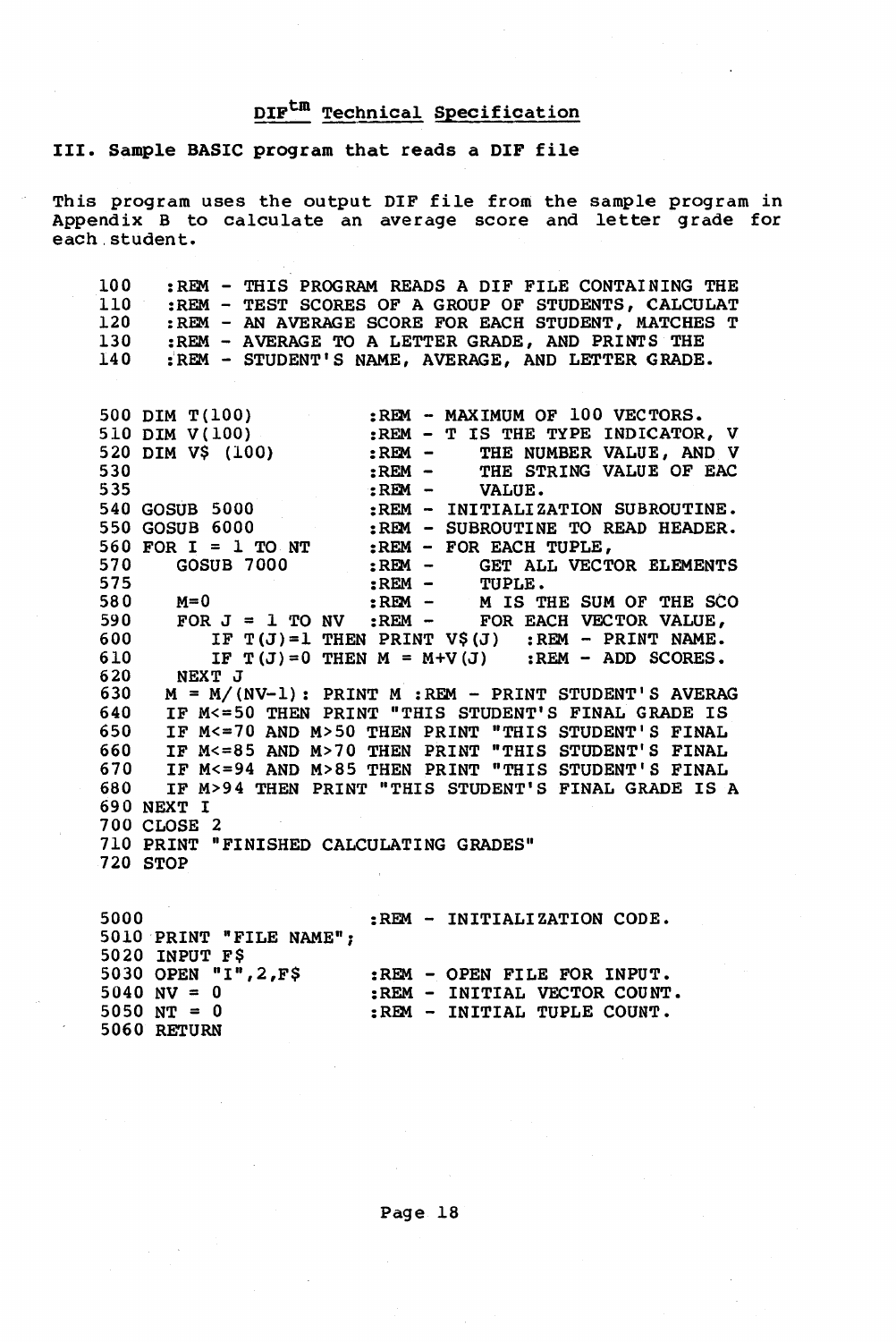6000  $6010$  INPUT#2,T\$ :REM - GET TOPIC. 6020 INPUT#2, S, N 6030 INPUT#2, S\$ 6040 IF T\$="VECTORS" THEN 6500:REM - CHECK FOR KNOWN HEAD 6050 IF T\$="TUPLES" THEN 6600 :REM - ITEMS. 6060 IF T\$="DATA" THEN RETURN 6065 :REM - READ HEADER. GET NUMBER OF VECTORS AND TUPL :REM - GET VECTOR NUMBER AND VALU :REM - GET STRING VALUE. 6070 GOTO 6010  $6500 \text{ NV} = \text{N}$ 6510 IF NV<=100 THEN 6010 :REM - CHECK FOR 100 OR LESS VE 6520 PRINT "TOO MANY VECTORS. PROGRAM CAPACITY 100 VECTOR 6530 CLOSE 2 6540 STOP 6600 NT = N 6610 GOTO 6010 :REM - "DATA" ENDS HEADER. :REM - IGNORE UNKNOWN ITEMS. :REM - NUMBER OF VECTORS. :REM - NUMBER OF TUPLES. :REM - GET NEXT HEADER ITEM.

7000 : REM - SUBROUTINE TO GET ALL VECTOR ELEMENTS IN A<br>7010 GOSUB 8000 : REM - GET NEXT DATA VALUE. :REM - GET NEXT DATA VALUE. 7020 IF Tl<>-l THEN 9000 :REM - MUST BE BOT, ELSE ERROR 7030 IF S\$<>"BOT" THEN 9000<br>7040 FOR K = 1 TO NV :REM  $7040$  FOR K = 1 TO NV :REM - GET EACH DATA VALUE.<br> $7050$  GOSUB 8000 7050 GOSUB 8000 7060 IF Tl>l THEN 9000  $7070$   $T(K) = T1$  : REM - SAVE TYPE INDICATOR. 7080  $V(K) = VI$ <br>7090  $VS(K) = SS$ 7090 V\$(K) = S\$ :REM - SAVE STRING VALUE. 7100 NEXT K 7110 RETURN :REM - SAVE NUMBER VALUE.

8000 :REM - SUBROUTINE TO GET NEXT DATA VALUE. 8010 INPUT#2, T1, V1 : REM - GET TYPE INDICATOR, NUMERIC<br>8020 INPUT#2, S\$ : REM - VALUE, AND STRING VALUE. VALUE, AND STRING VALUE. 8030 RETURN 9000 :REM - ERROR ROUTINE 9010 PRINT "ERROR IN FILE FORMAT"<br>9020 CLOSE 2 :REM - END

:REM - END PROGRAM 9030 STOP 9040 END

 $\Big)$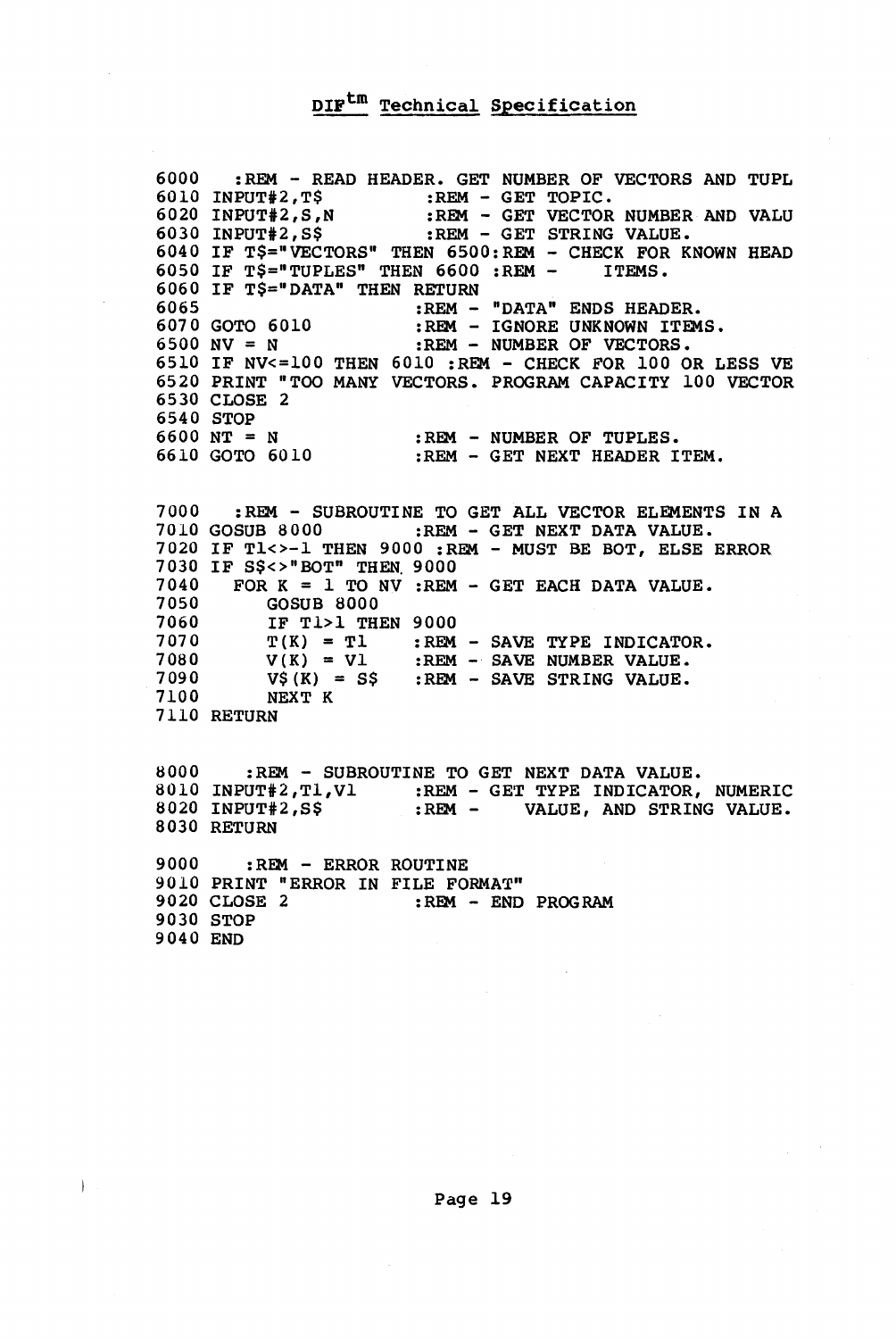IV. Sample Pascal program using a DIF file

This program is a Pascal program that reads data from a DIF file into an array and displays the results on the terminal.

This is a simple program which reads DIF file data into an arra displays the results on the terminal. It makes use of a proced called "get dif array" which handles only numeric data. It is for Apple  $P\overline{a}$ sca $\overline{1}$  1.1 and may require modification to run on oth

program dif\_read;

const max vector 10;  $max_{\text{tuple}} = 10;$ 

{ maximum number of t maximum number of

#### type

 $vec{c}$  index =  $0 \cdot .max\_vec{c}$ ;  $tuple_index = 0.\nmax_tuple;$ dif\_array =  $array$  =  $array[1cm]$  =  $array$  =  $array[1cm]$ 

#### var

| in file | : text:          |                         | num vectors : vector index; |
|---------|------------------|-------------------------|-----------------------------|
| fname   | : $string[15]$ ; |                         | num_tuples : tuple Index;   |
| matrix  | : dif array;     | $code, i, j$ : integer; |                             |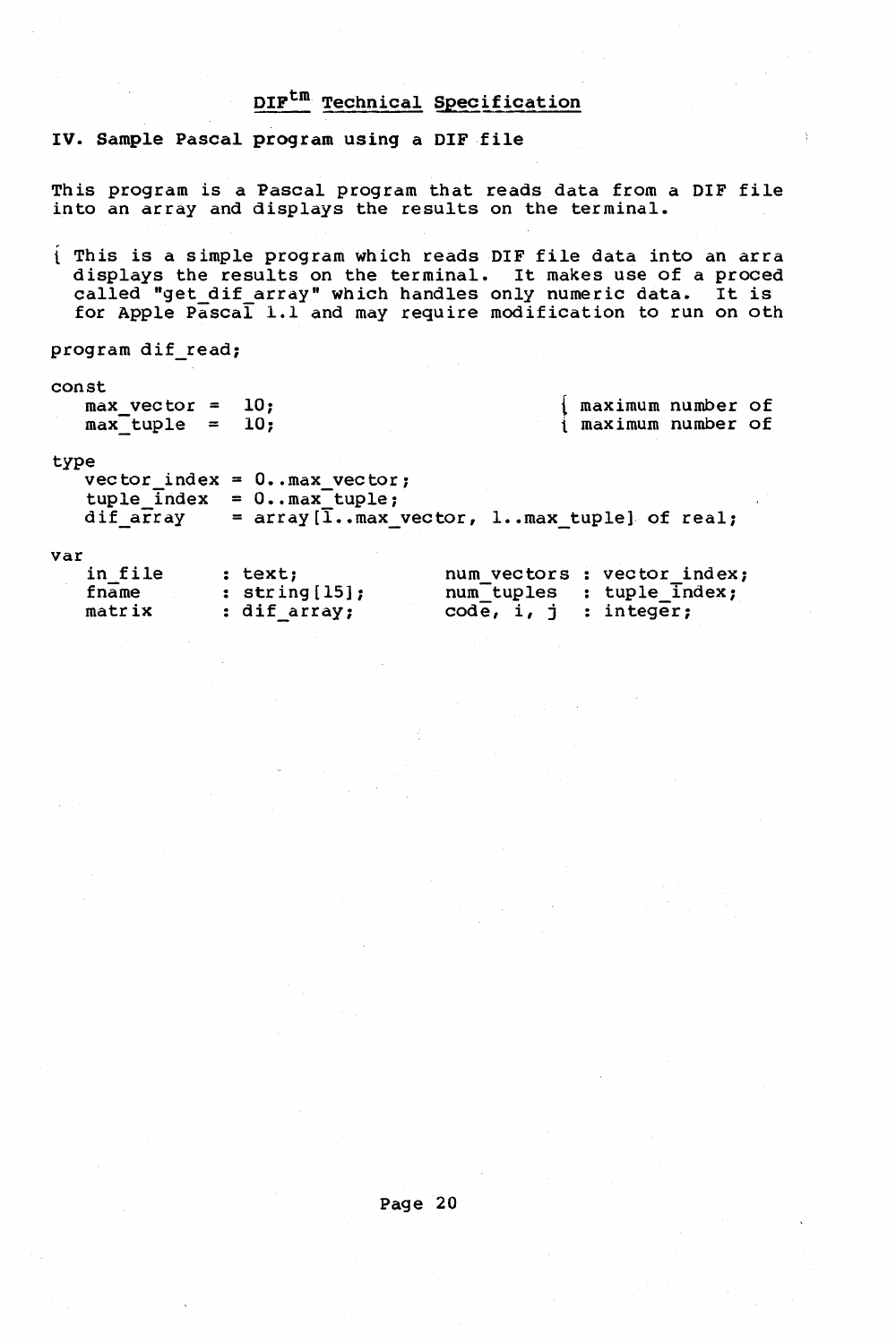"Get dif array" reads a DIF file and returns the file data (cur only-numeric) in an array. Also returns number of vectors and -- these must be specified in file header -- and an error code. procedure get\_dif\_array (var dif file: text; var real array: dif var nvectors: vector index; var ntuples: var return code: integer); const  $special = -1; numeric = 0; char\_string = 1; other$  $\{$  currently defined data types  $\}$ type var header\_item = record data value hdr item data val tuple, vector integer; topic vector\_num : vector\_index; value string\_value : string end; = record kind number\_value : real; string-value string end; : header\_item; data value; str ing; integer;  $: -1 \ldots 2;$  currently defined "Read integer" reads an integer terminated with a comma. Th is required because this Pascal dialect's "read" procedure r only <space>, eoln and eof as delimiters of integer values. procedure read\_integer (var number: integer); var sign, magnitude : integer; ch : char; begin sign  $:= 1$ ; magnitude  $:= 0$ ; read (difile, ch);<br>while ch <> ',' do begin case ch of { initialize } { get 1st chara t comma is deli  $'$ -' : sign  $:= -1;$ '0','1','2','3','4','5','6','7','8','9' : magnitude := magnitude \*  $10 + \text{ord}(\text{ch})$  $:$  magnitude  $:$  = magnitude \* 10 + ord(ch) - or end; { case } read (difile, ch) end; number := sign \* magnitude end;  $\{$  read integer  $\}$ get next char return result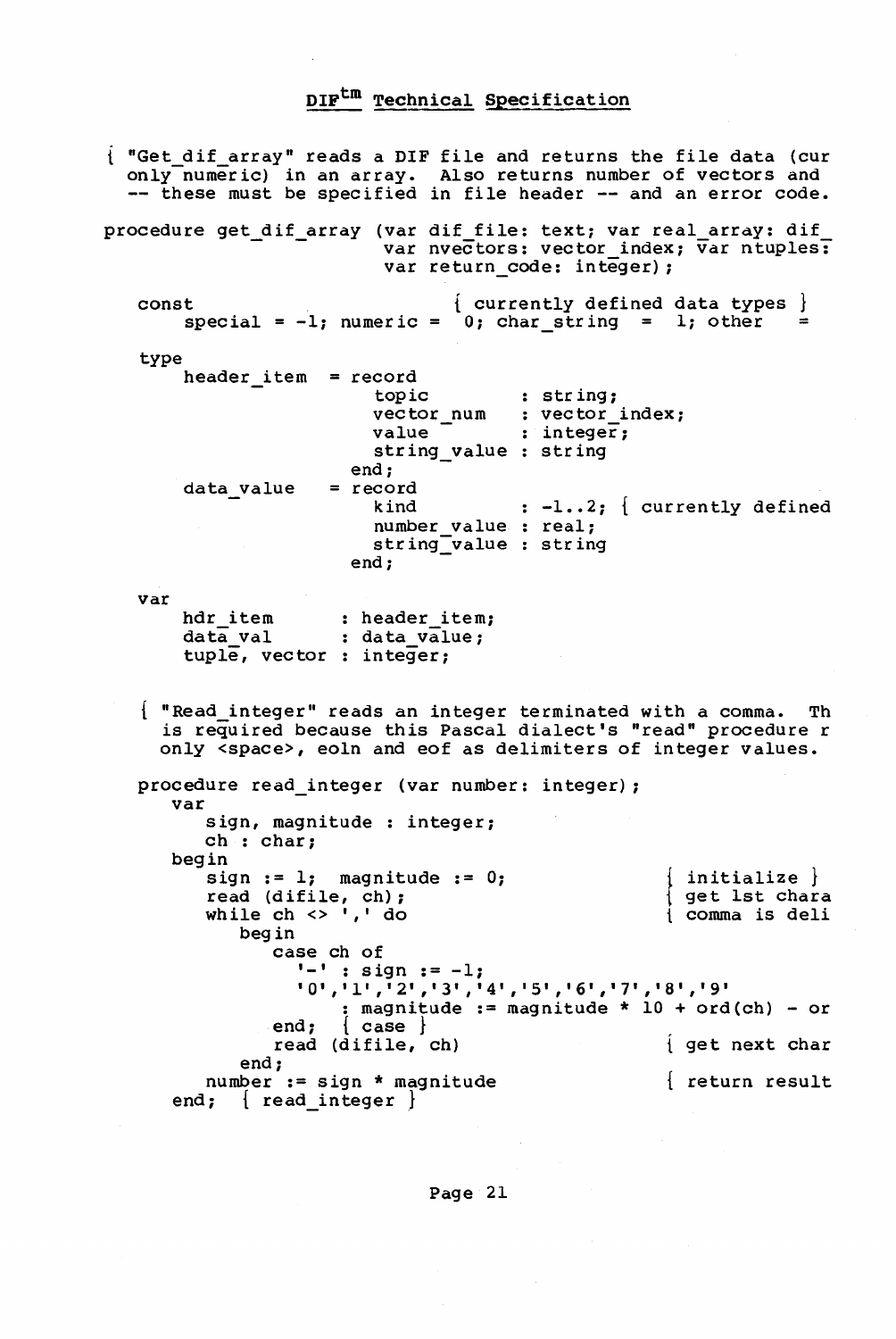{ "Read string" deletes leading and trailing blanks and strip quotes from quoted str ings. } procedure read\_string (var str: string);<br>begin readln (difile, str); while  $str(1) = \frac{1}{2}$  do leading blank delete  $(\text{str}, 1, 1)$ ; if str[1] =  $\left\{\text{strip quotes}\right\}$ <br>then begin then begin then begin<br>delete ( $str, 1, 1$ ); delete (str,  $pos('")$ , str), length(str) -  $pos("")$ , str) + 1) end· else if  $pos(' ', str) > 0$  { trailing bla then delete (str, pos $'$ , str),  $\frac{\log(1 + \log t)}{\log(t) - \log(1 + \log t) + 1}$ end;  $\{$  read string  $\}$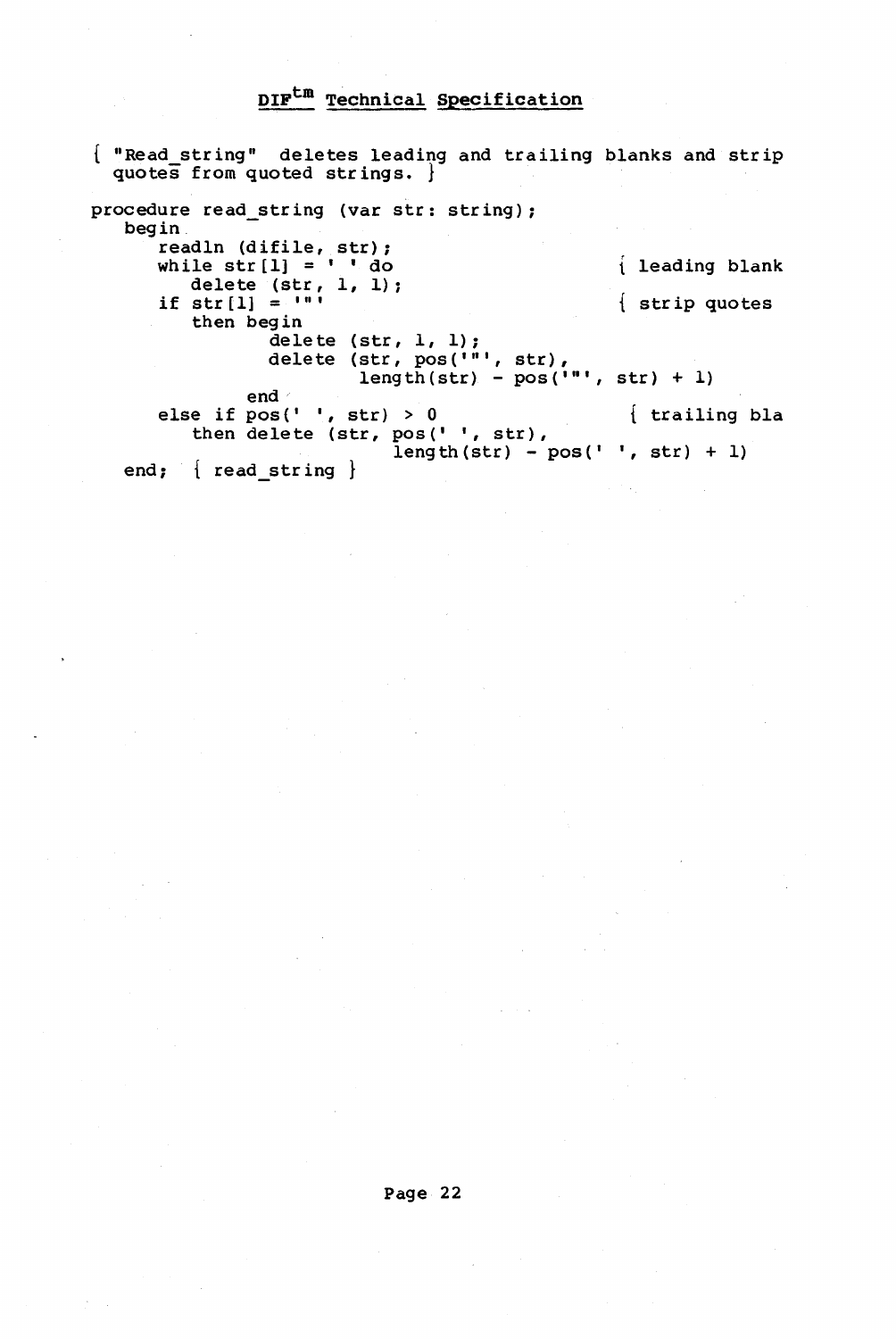procedure read\_header\_item (var item: header\_item);<br>begin begin  $\overline{\phantom{a}}$  read\_string (item.topic); read<sup>-</sup>integer (item.vector num); readln (difile, item.value); read string (item.string\_value)<br>end;  $\begin{array}{c} \uparrow$  read header item  $\end{array}$  $\lceil$  read header item  $\rceil$  $\left\{\begin{array}{l} \texttt{get topic} \ \texttt{get vector}\ \texttt{n} \ \texttt{get value}\ \end{array}\right.$ t get str ing v procedure read\_data\_value (var value: data\_value);<br>begin read integer (value. kind) ;  $read\overline{1}n$  (difile, value.number value); read string (value.string\_value)<br>end: T read data value }  $\lceil$  read data value  $\rfloor$ begin {get dif array } return code  $:=0;$ nvectors  $:= 0;$  ntuples  $:= 0;$ repeat read header item (hdr item); if hdr item~topic = 'VEcTORS' then nvectors := hdr\_item.value<br>else if hdr\_item.topic = 'TUPLES' then  $ntu\bar{p}$ les := hdr item.value until hdr item.topic = 'DATA'; if (nvectors =  $0$ ) or (ntuples =  $0$ ) then return code := <sup>1</sup> else begin { get data typ } get number v  $\int$  get string  $v$ assume no pr initialize } read header vector count tuple count check counts for tuple  $:= 1$  to ntuples do  $\{$  read data  $\}$ begin read data value (data val) ;  $\overrightarrow{BOT}$ for  $\overline{v}$  ector := 1 to nvectors do begin read data value (data val) ; if data val. kind = numeric then real\_array[vector, tuple] :=<br>data val.number value end end; read\_data\_value (data\_val);<br>if (data\_val.kind <> special) or  $(data_Val.string_value < > 'EOD')$ then return  $code$ := 2  $end$ end;  $\{ get\_dif\_array\}$  $\{$  EOD  $\}$